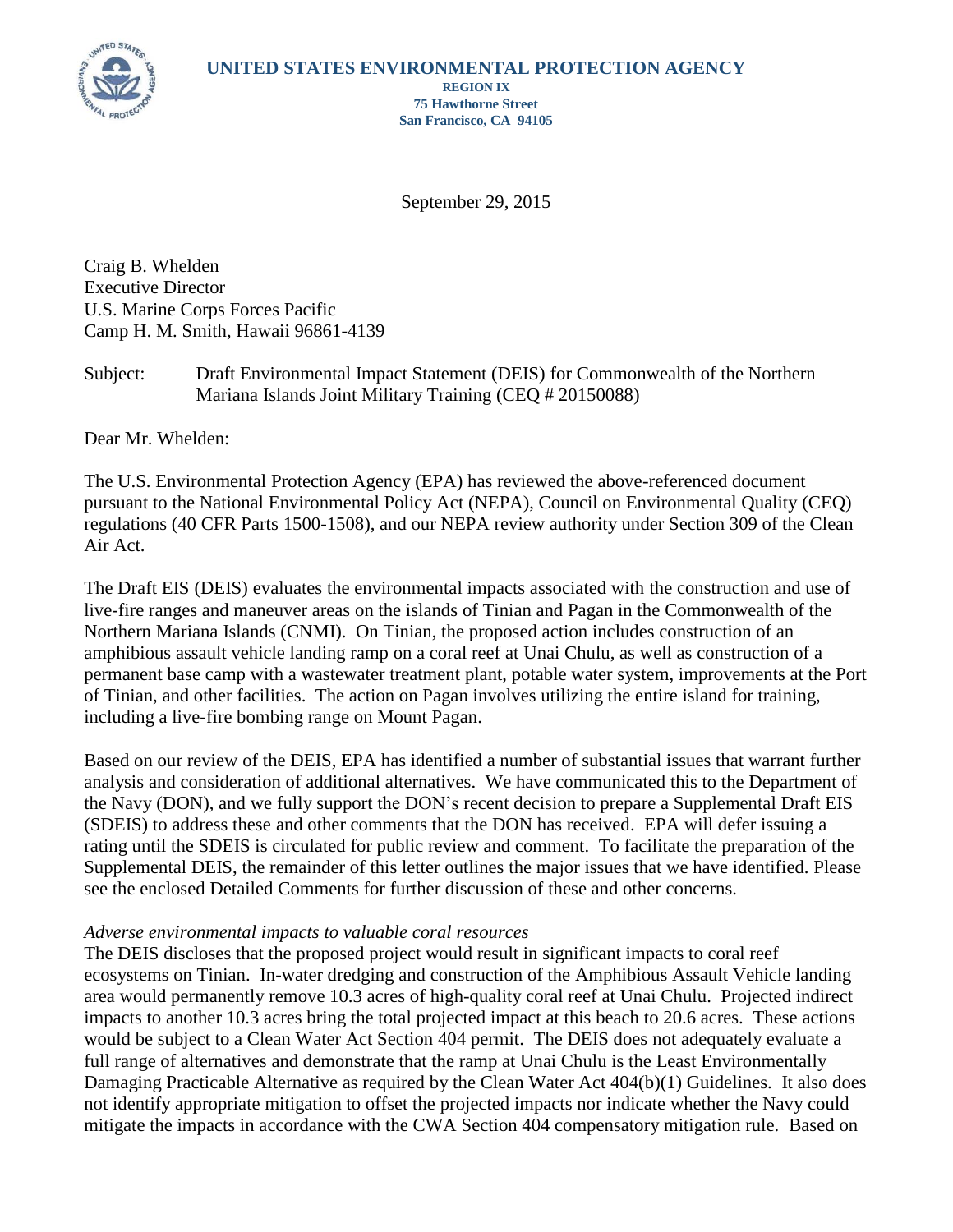our experience, mitigation of coral impacts has had limited success in the Pacific Islands. The project also proposes amphibious landings, which include Landing Craft Air Cushion (LCAC) use, on two additional beaches on Tinian that have high-quality corals, and on four beaches on Pagan. EPA has determined that these impacts are also significant. We recommend that DON avoid the use of South Beach on Pagan, which has the best-developed coral reef of those surveyed on Pagan and contains almost 100% of the colonies of threatened coral species affected. We also recommend that DON seriously consider additional avoidance of coral impacts on Tinian. The severity and long-term nature of the projected impacts to corals underscore the need for rigorous evaluation of any options that could avoid or reduce impacts to these highly valued resources.

#### Analysis of impacts to drinking water system on Tinian

Information in the DEIS and in the technical appendices is inconsistent regarding potential impacts to the public water system on Tinian, which consists of a sole municipal well operated by the Commonwealth Utilities Corporation (CUC). The proposed permanent base camp on Tinian would require increases in groundwater pumping during both the construction and operations phases. The DEIS technical appendices note that the well is already operating near full capacity, and states that, while the current system should be able to meet the projected demand during the wet season, the CUC system may not have the capacity to meet the increased demand during the dry season or during drought. Thus it appears the proposed action could have a major impact on the CUC system that might need to be addressed in the future by the CUC. Despite this, the DEIS concludes that impacts to the utility would be less than significant and does not propose mitigation measures. CUC is under a Stipulated Order to bring its drinking water system into compliance with the Safe Drinking Water Act and is in "severe" distress" financially, according to a recent CUC quarterly report. If the military action would place an additional financial burden on CUC, as the appendices suggest, this would be an unacceptable impact to the utility and could compromise the public's access to drinking water.

The appendices also note the high percentage (75-80%) of water that is unaccounted for in the water distribution system on Tinian and recommend targeting this water for recovery, rather than increasing pumping in the municipal well, yet this alternative option was not evaluated in the DEIS. Increasing the efficiency of the CUC distribution system could be beneficial to both the CUC and the military since it would increase the likelihood of meeting project water demand. The option of correcting the deficiencies in the CUC system to capture the high percentage of water that is unaccounted for in the water distribution system on Tinian should be evaluated, as it represents a reasonable alternative that could reduce potentially significant impacts.

# Uncertainty regarding impacts of saltwater intrusion on drinking water

The information presented in the DEIS allows for uncertainty regarding the potential for saltwater intrusion into the aquifer, which represents the sole source of drinking water for Tinian, a low-income environmental justice community. A groundwater model that specifically addresses changes in water quality would enable greater accuracy in predicting salinity impacts and determining whether chloride levels could be unacceptably high such that Tinians would be obligated to purchase drinking water from alternative sources (e.g., bottled water). In the absence of this additional analysis, we recommend commitments to monitor the public drinking water supply, especially during the 8-10 year construction phase, with high chloride levels triggering mitigation by the DON, including provision of an alternative drinking water supply, as appropriate.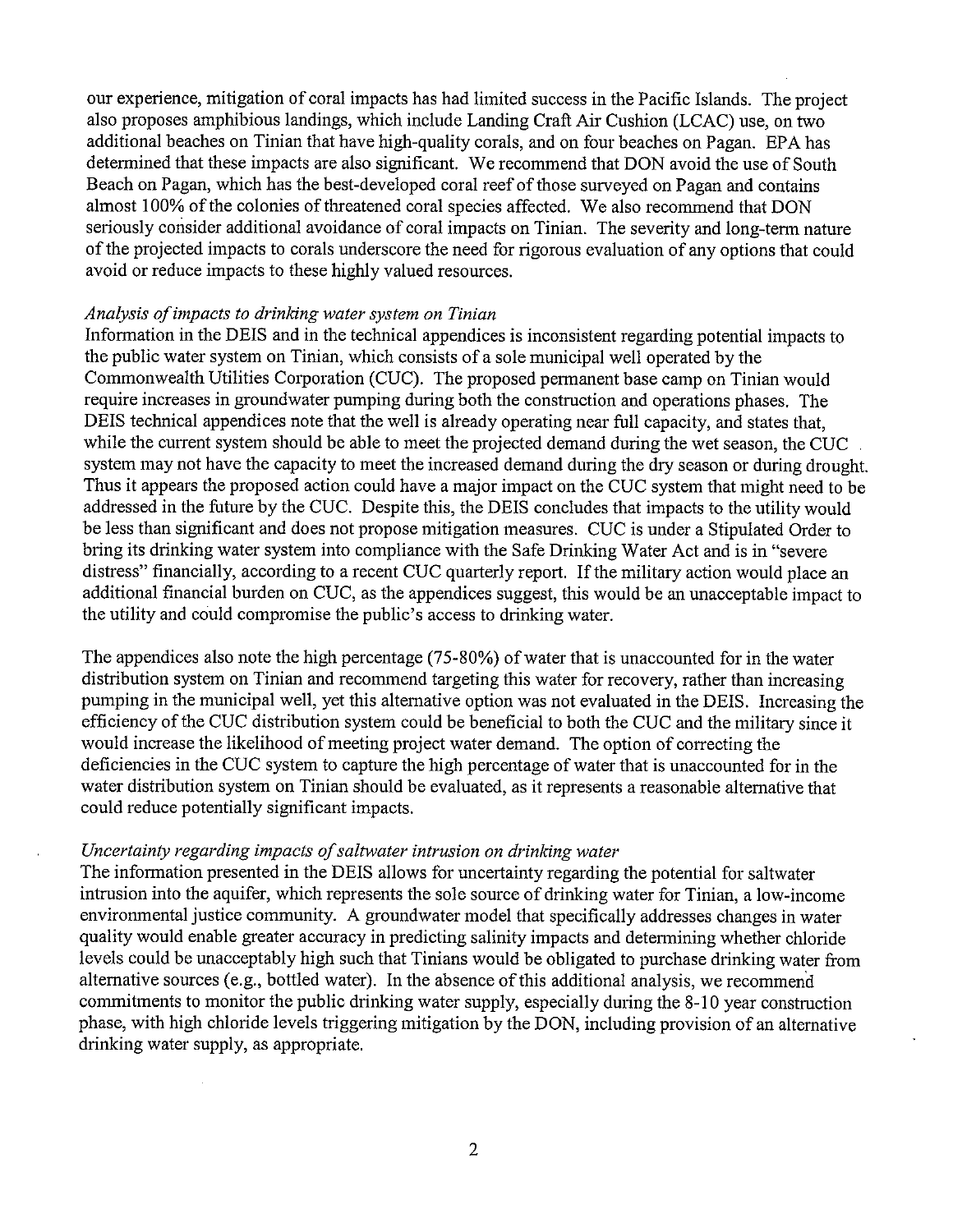#### Mitigation not identified for impacts to corals and terrestrial resources

The DEIS defers the development of mitigation for significant impacts to coral reefs, as well as terrestrial resources, to future agency consultations. While NEPA does not require a fully developed mitigation plan, EPA and interested parties cannot fully evaluate the severity of the adverse effects without a reasonably complete discussion of possible mitigation measures in the DEIS. Such disclosure is particularly important where environmental justice is a consideration, as noted in *Executive Order* 12898 - Federal Actions to Address Environmental Justice in Minority Populations and Low-Income *Populations.* We recommend a more substantial discussion of mitigation measures in the EIS.

#### Significant impacts to environmental justice population on Tinian

EPA has environmental justice concerns regarding the overall predicted impacts to the Tinian community as a result of the proposed project. In addition to potential drinking water system impacts, Tinians would experience significant noise increases during training, and lack of access to prime sites for diving and subsistence fishing for a large portion of the year. Such effects contribute to the potential for adverse environmental justice impacts, which should be fully evaluated in the DEIS.

We appreciate the opportunity to review this DEIS and look forward to working with the DON as a cooperating agency in the preparation of the Supplemental DEIS to address the issues outlined above and in the enclosed Detailed Comments. If you have any questions, please refer staff to Karen Vitulano. lead reviewer of the DEIS, at (415) 947-4178, or to Kathleen Goforth, Manager of the Environmental Review Section, at 415-972-3521. Please send a copy of the Supplemental DEIS to this office (mail code ENF-4-2) when it is electronically filed with our Washington, D.C. office.

Sincerely,

Kathleen H. Johnson, Director **Enforcement Division** 

Enclosures: **EPA's Detailed Comments** 

cc: Wesley M. Bogdan, CNMI Office of the Lt. Governor Frank M. Rabauliman, CNMI Bureau of Environmental and Coastal Ouality (BECO) Fran Castro, BECQ Division of Coastal Resources Managment John Riegel, Commonwealth Utilities Corporation (CUC)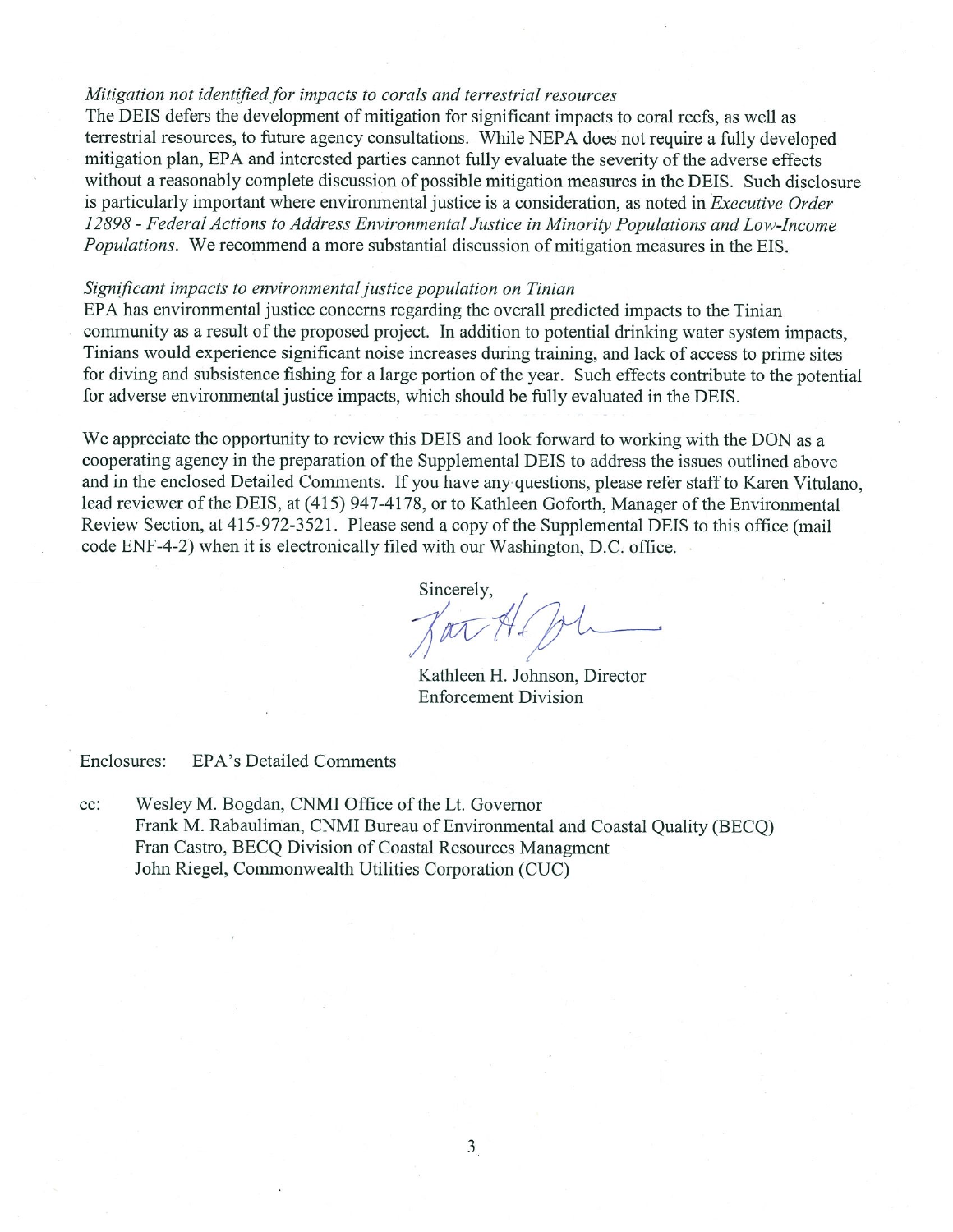# **WATER RESOURCES**

 $\overline{a}$ 

#### **Impacts to the Drinking Water System**

#### *Expectations for meeting construction phase water demands appear unrealistic*

While not formally designated as a Sole Source Aquifer under the Safe Drinking Water Act, groundwater is the sole source of drinking water on Tinian and meets the definition of a sole or principal source aquifer<sup>1</sup>. The Commonwealth Utilities Corporation (CUC) supplies drinking water to the island via a single public water well - Maui Well #2. According to the DEIS, the construction work force would increase the demand on the existing CUC potable water system by an average of 33,525 gallons per day (gpd) (p. 4-414)<sup>2</sup>. The DEIS concludes that impacts to the utility during the  $8 - 10$ -year construction phase would be less than significant. This conclusion is based on a calculation of how much the CUC system could pump. According to the DEIS, the potential water production from Maui Well #2 has been estimated as at least 1 million gallons per day (gpd) in the dry season and 1.5 million gpd in the wet season. The DEIS selected 1.26 million gpd as the production rate that could be sustainably pumped (p. 4-414) and estimates the amount available from the CUC system to be 50,862 gpd after loss of water in the system. The DEIS concludes that the existing potable water system would be expected to meet increased water needs during construction, and that impacts to the existing potable water utility would be less than significant (p. 4-414).

The demand utilized in this calculation is for the construction workforce alone and does not include the other construction water demand in the early phases of construction (before the military's well field is available for the construction use) nor the concrete batch plant, airport, or port facility constructionphase demand, all of which are outside the Military Lease Area. It also does not address potential overlap of some operations personnel, nor whether the operation-phase demand at the Port (estimated at 12,675 gpd), would occur early to accommodate construction and overlap with the larger construction phase demand. It is clear that the actual construction-phase water demand would be higher than indicated in the analysis. Appendix P (p. 21) indicates that Maui Well No. 2 is currently operating three of its four pumps almost constantly and, because one pump is kept on standby for maintenance purposes, the well is operating near full capacity. EPA believes that the CUC well may not realistically be able to support the projected increase in water use when it is already operating at near capacity.

#### *Conclusion regarding CUC's ability to meet operations phase water demands is unsupported*

The DEIS concludes that the existing potable water system would be expected to meet increased water needs during operations (p. 4-420); however, Appendix P states that "*the proposed action could cause a shortfall in potable water service to the civilian sector*" (App. P, p. 1-5). Appendix P also indicates that

<sup>&</sup>lt;sup>1</sup> EPA defines a sole or principal source aquifer as an aquifer that supplies at least 50 percent of the drinking water consumed in the area overlying the aquifer. These areas may have no alternative drinking water source(s) that could physically, legally and economically supply all those who depend on the aquifer for drinking water.

 $2$  According to the Utility Study, Vol. III – Potable Water in Appendix P, the construction workforce would generate a total average daily demand of 58,699 gallons per day (gpd) and a total maximum daily demand of 132,005 gpd on the existing public potable water system (App. P, p. 1-5). Appendix Q states additional water demand from construction workers would be about 60,000 gallons per day (p. 5-18). It is not clear why the water demand values used in the DEIS and in Appendix P are different. According to the DON (personal conversation) the higher demand is the system demand and the lower demand is the user demand. Further explanation is needed on how demand was calculated.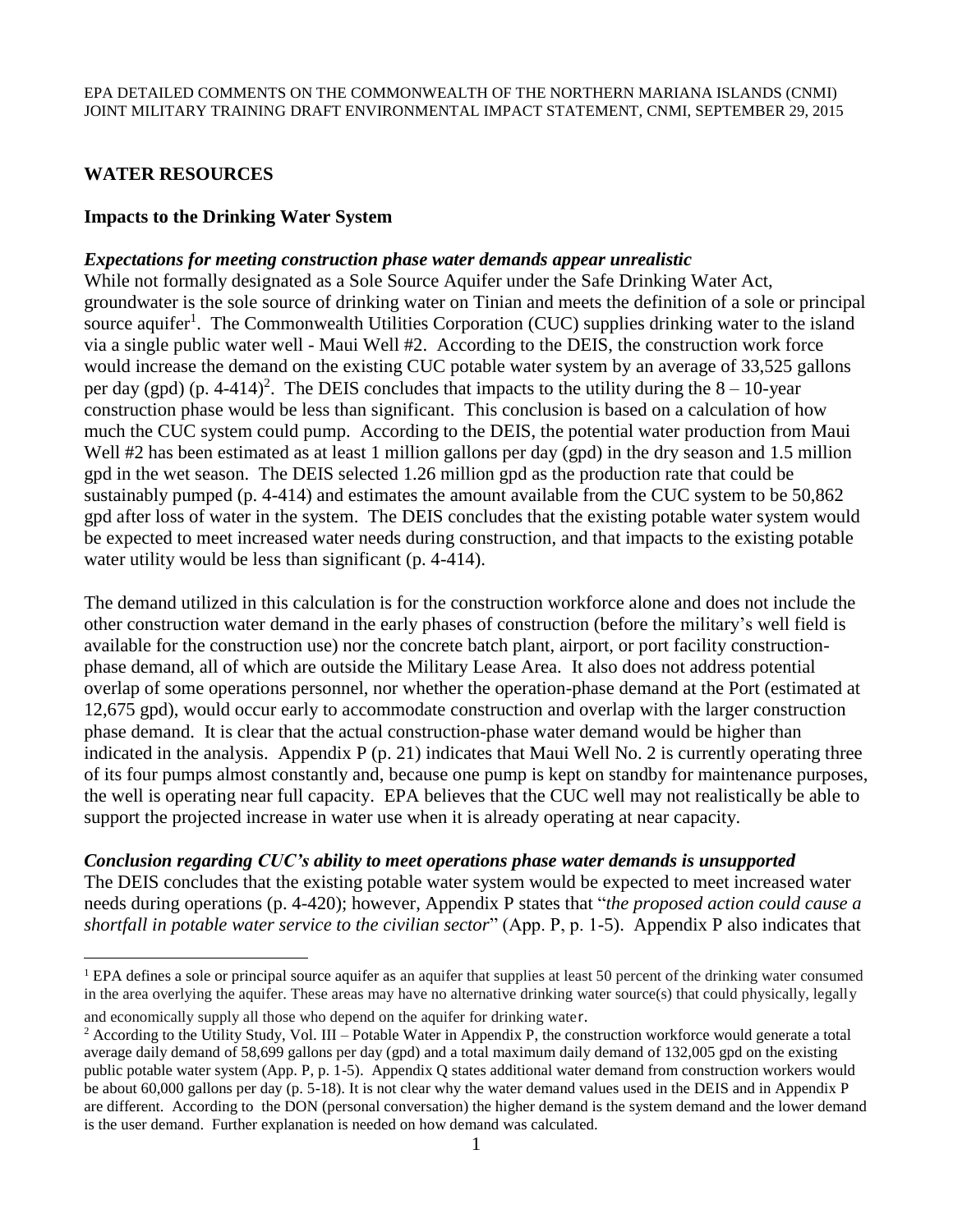improvements to the CUC water system may be needed in order to meet the future water demands associated with the proposed action that would affect the CUC water system (App P, p. 6-8). Specifically, Appendix P states that "*the estimated increased permanent potable water demand on the CUC water system from the additional island population, operations personnel, and port facilities would be approximately 197,089 gpd, or about a 17% increase above current production. The current system should be able to meet this amount during wet season; however, during the dry season, the CUC system may not have the capacity to meet this increased demand and might require some system improvements, specifically in reducing unaccounted for water. This could have a major impact on the CUC system that might need to be addressed in the future by the CUC*" (App P, p. ES-11). CUC is under a Stipulated Order to bring its drinking water system, primarily on Saipan, into compliance with the Safe Drinking Water Act and to provide comprehensive planning for current and future infrastructure needs with regard to groundwater protection and drinking water supplies on Tinian. According to a recent CUC quarterly progress report<sup>3</sup>, the utility continues to struggle financially and is in "severe distress". EPA believes that the proposed military action would place an additional financial burden on CUC and this would be an unacceptable impact.

## *Reasonable alternative not evaluated*

 $\overline{a}$ 

The project description includes "*some improvements to the existing potable water service in the port area of the village of San Jose*" (p. 2-50), but does not specify the nature or extent of those improvements, except to show limited new water line in the Port area in Figure 2.4-7 (p. 2-51). Both Appendix P and the draft Aquifer Study provided to EPA include a recommendation that the improvements needed to meet the future water demands of the proposed action target reducing the high unaccounted for water (UFW),<sup>4</sup> rather than increasing the pumping capacity of Maui Well No. 2 (App. P, p. 6-8, draft aquifer study p. 3-11). Based on conversations with DON, we understand there are no plans to target this UFW to reduce the project demand on the CUC system.

The high UFW from the CUC system is a potential drinking water source for the entire project, and recovering this water is a reasonably available alternative that could reduce potential significant impacts. If the DON intends to maintain an ongoing presence on Tinian, the freshwater lens will be an invaluable shared resource that will need to be managed cooperatively, even if DON constructs its own well field; therefore, it is in the best interests of both Tinian and DON to reduce the high UFW of the CUC system.

*Recommendations:* In the Supplemental DEIS, provide a robust analysis of the projected impacts on the utility and the public's access to drinking water. Explain how water demand was calculated. Quantify the estimated water demand for each source of the construction phase water demand that would use CUC-provided water, and include these estimates in the total water demand values used in the impact assessment. Describe any additional improvements, such as additional pumping capacity, that would be needed to the CUC system to ensure that sufficient drinking water would be available to the public. Explain how DON would support CUC in making these improvements.

<sup>3</sup> STIPULATED ORDER NO. 1; Item 69, Quarterly Progress Report No. 25, January 29, 2015 -April 28,2015.

Submitted to EPA by Alan W. Fletcher, Executive Director, Commonwealth Utilities Corporation, on April 27, 2015. <sup>4</sup> Unaccounted for water is the result of leaks, unmetered uses, and unplanned overflows within the system. The typical unaccounted for water from efficient systems should be less than 25% of the water produced. The Commonwealth Utilities Corporation has indicated that unaccounted for water (water pumped from the supply well but not billed to customers) is estimated to be approximately 75% to 80% of the water produced (p. 3-237)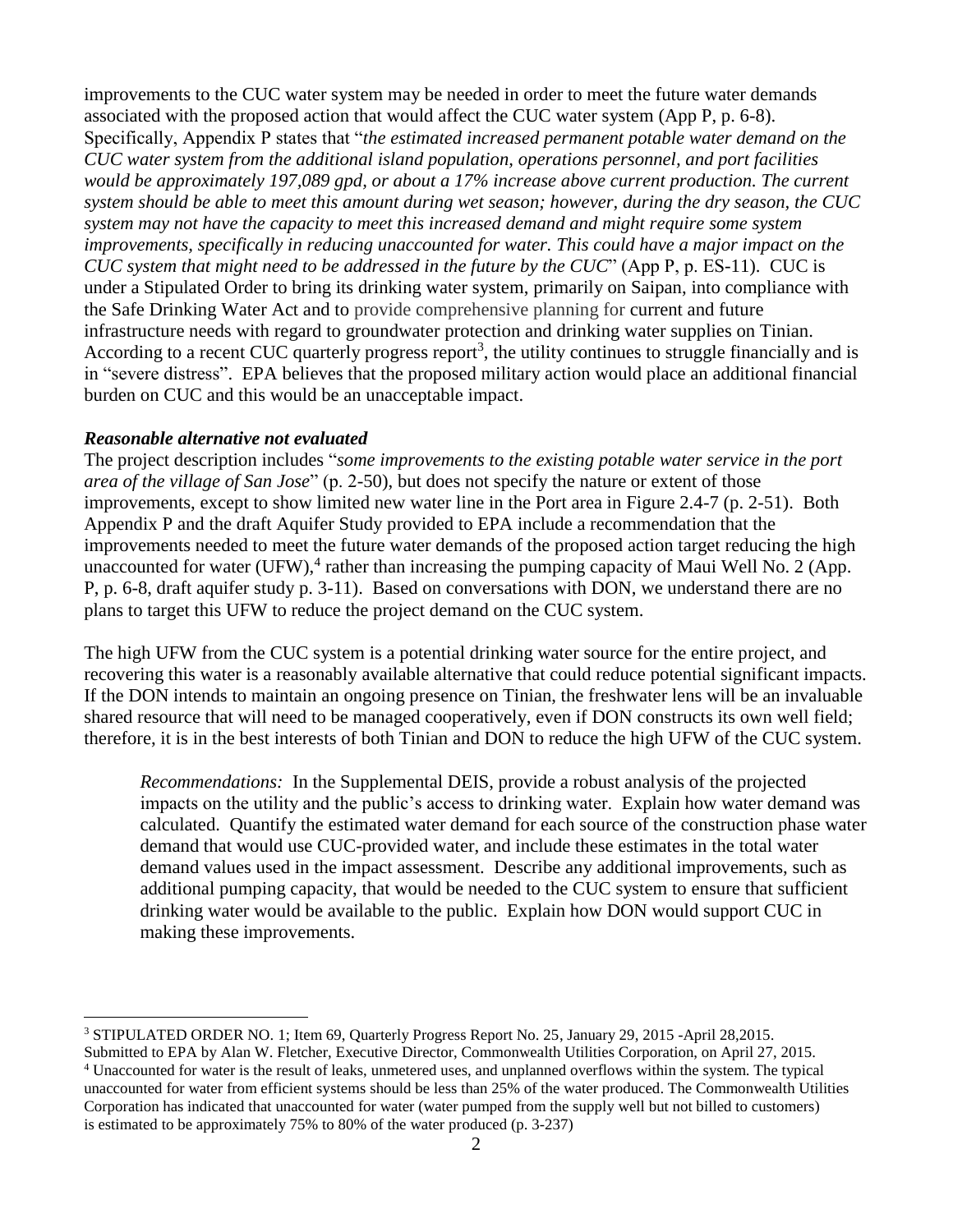Also in the Supplemental DEIS, evaluate the recovery of UFW from the CUC system as a drinking water source for the project. In determining the feasibility of such an alternative, consider potential financial assistance from DoD's Office of Economic Adjustment, such as that obtained for Guam's utility infrastructure for the Guam and CNMI Military Relocation. If legislative action would be needed to authorize such assistance, describe that process in the Supplemental DEIS.

#### **Impacts on water quality**

 $\overline{a}$ 

#### *Further investigation of potential salinity impacts on drinking water quality is recommended*

The DEIS concludes that the additional construction-phase and operations-phase demands would require increased pumping from CUC's Maui Well #2 and could result in temporary increased chloride levels as a result of saltwater intrusion (p. 4-44), which could occur by reducing the thickness and lateral limits of the fresh water lens (p. 4-49). The DEIS dismisses these impacts as less than significant for the construction phase because the increase would be limited to the duration of construction and because the increase in pumping is modest (p. 4-44). It concludes that the operations phase would have less than significant impacts because the pumping would be limited to periods when training exercises occur and because of the size and recharge characteristics of the freshwater basal lens (p. 4-49). The DEIS does not specifically discuss the combined impacts to the aquifer, during operations, from both the additional pumping from the well field and the pumping from the CUC system for the increased permanent demand outside the Military Lease Area – i.e. from the operations personnel and the Port of Tinian uses, estimated at 42,925 gpm (p. 4-420). Appendix P states that, although the chloride levels at Maui Well #2 do not currently exceed EPA's secondary maximum contaminant level (MCL) of 250 parts per million, water quality from the well is marginal, with chloride levels approaching that MCL (App. P, p. ES-10). Appendix P also states that chloride levels could be a concern in the future if groundwaterpumping rates increase (App P, p. 2-10). EPA is concerned with the possibility that the water supply could become degraded to the point at which it is deemed too saline for drinking by the residents of Tinian. Because this is a low-income<sup>5</sup> community (p. 3-266), the need to purchase drinking water from an alternative source, even if just for 8-10 years during the construction phase, could be an economic hardship for this population.

We understand, after conversations with the DON, that the conclusions regarding potential salinity increases were based largely on the USGS 2002 groundwater model *Geohydrology and Numerical Simulation of Alternative Pumping Distributions and the Effects of Drought on the Ground-Water Flow System of Tinian, Commonwealth of the Northern Mariana Islands*. This steady-state ground-water flow model is based on pumping data from the late 1990's<sup>6</sup> and, while it was the best available tool for predicting the possible hydrologic effects of additional ground-water withdrawals at that time, more sophisticated models currently exist. The model report also acknowledges several limitations; in particular, because the model is a sharp interface model, it cannot predict the salinity distribution within the aquifer, nor is it capable of predicting the quality of water pumped from a given well, and, while the model simulates the location of the freshwater/saltwater interface, it cannot be used to simulate local upconing near pumped wells (p. 40). We note that updated models can be created to predict salinity

<sup>5</sup> According to the DEIS, Tinian is low income from the perspective of Executive Order 12898 and the majority of its residents are low income (p. 3-266)

<sup>6</sup> Communication from Stephen Gingerich, USGS, on July 30, 2015, during the DON/EPA conference call to discuss groundwater/drinking water.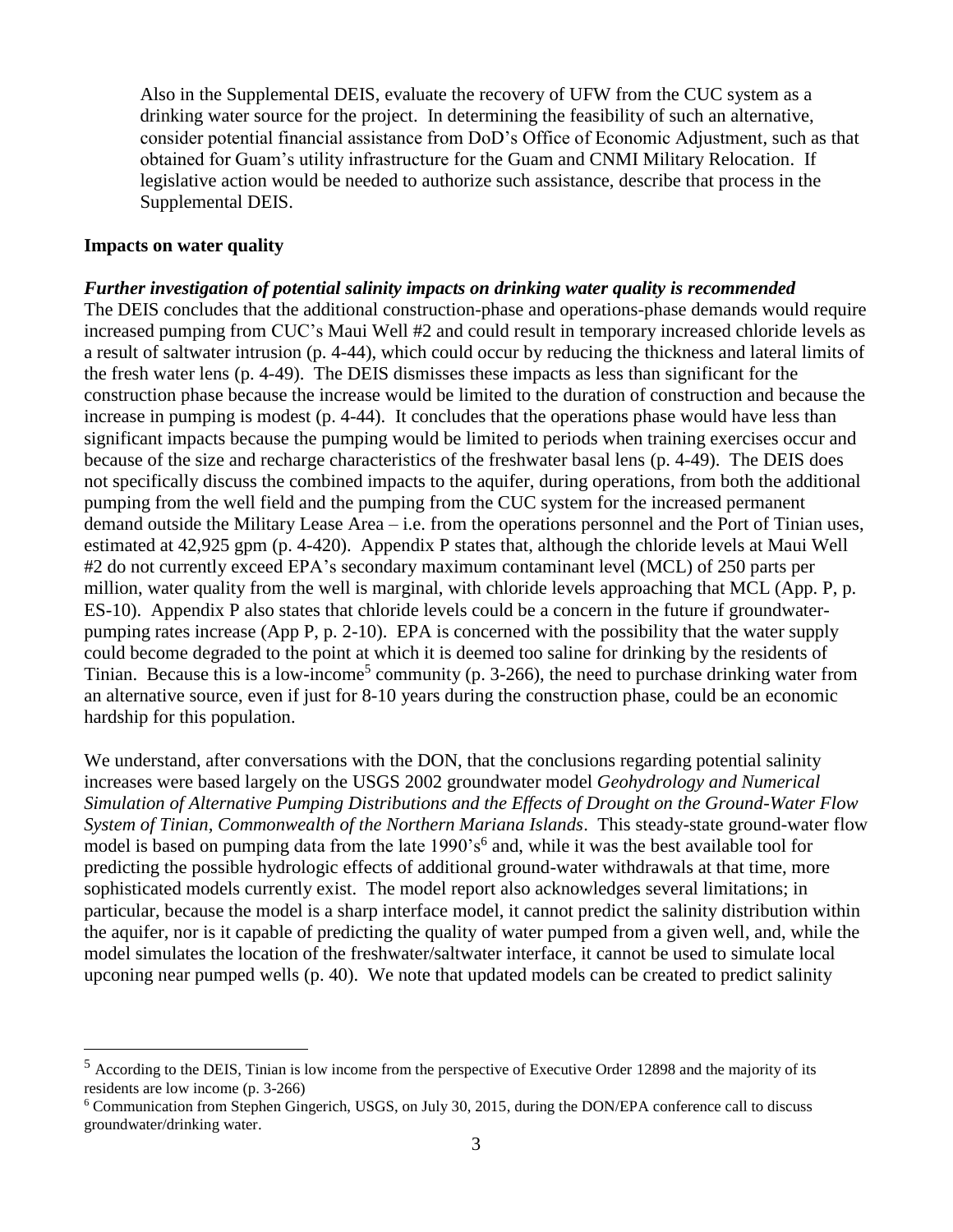changes, such as the groundwater availability study<sup>7</sup> that the Marine Corps funded for the Guam and CNMI Military Relocation EIS.

The DEIS states that an aquifer study is underway and will be available for the Final EIS. Upon our request, DON provided EPA with a draft copy of the aquifer study and we learned that it does not further address potential impacts to public drinking water quality.

*Recommendation:* Further investigate the potential for salt-water intrusion; consider employing an updated groundwater flow and transport model that incorporates recent data. Evaluate the combined operations-phase impacts from both the military well field pumping and the CUC system pumping from the additional permanent demand on the CUC system. Discuss, in the EIS, climate change effects -- such as increased temperatures, sea-level rise, precipitation changes, and extreme events -- on the freshwater lens. Due to the importance of the sole or principal source aquifer as a resource, and the burden that a loss of drinking water quality could have on a low-income population, we believe that the uncertainty behind the DEIS' conclusion that the impacts of saltwater intrusion would be less than significant should be acknowledged. If an updated model is not developed, pursue a precautionary approach that includes a monitoring and mitigation strategy, with chloride thresholds that, if met, would trigger mitigation measures, including the provision of drinking water to the Tinian population, if necessary.

## *DEIS does not discuss vulnerability of the aquifer to contamination*

The proposed action has the potential to introduce various pollutants into the environment as a result of munitions releases, fire suppression, and other activities. The DEIS concludes that the potential for groundwater contamination is less than significant (p. 4-50); however there is little support for this conclusion.

The analysis does not appear to fully consider the highly permeable Mariana limestone, which underlies most of the project area and creates high susceptibility to contamination. The DEIS notes that the limestone is porous, allowing water to readily flow through it (p. 3-7 - 8), and that rainfall percolates rapidly downward into such rock (p. 3-31); however, no discussion of the solubility of munitions constituents is included, nor are any extra protections identified to prevent pollutants from infiltrating the soil and entering the aquifer. The DEIS identifies only standard stormwater Best Management Practices (BMPs) and range clearance protocols developed for non-karst environments. The DEIS also does not indicate whether perfluorinated chemicals, including Perfluorooctane Sulfonate (PFOS) and Perfluorooctanoic Acid (PFOA) surfactants<sup>8</sup>, would be used for fire suppression associated with firetraining pits or other fire suppression activities associated with training. PFOS and PFOA are extremely persistent in the environment, resistant to typical environmental degradation processes, and their toxicity, mobility and bioaccumulation potential pose potential adverse effects for the environment and human health<sup>9</sup>. The DEIS identifies existing sources of contamination in the Hazardous Materials section but does not discuss how pumping could affect these pollutants in terms of expanding areas of contamination or allowing them to more easily enter the public drinking water system. The DEIS states that an aquifer study is underway that would evaluate man-made contaminant migration into notional

 $\overline{a}$ 

<sup>7</sup> Gingerich, Stephen B. 2013. *The Effects of Withdrawals and Drought on Groundwater Availability in the Northern Guam Lens Aquifer, Guam. Available:* <http://pubs.usgs.gov/sir/2013/5216/>

<sup>8</sup> See EPA Fact Sheet at: [http://www2.epa.gov/sites/production/files/2014-](http://www2.epa.gov/sites/production/files/2014-04/documents/factsheet_contaminant_pfos_pfoa_march2014.pdf) [04/documents/factsheet\\_contaminant\\_pfos\\_pfoa\\_march2014.pdf](http://www2.epa.gov/sites/production/files/2014-04/documents/factsheet_contaminant_pfos_pfoa_march2014.pdf)

<sup>9</sup> PFOS from the use of firefighting foams at the fire-training area on the former Pease Air Force Base in New Hampshire is thought to be the cause of the local PFOS municipal well contamination.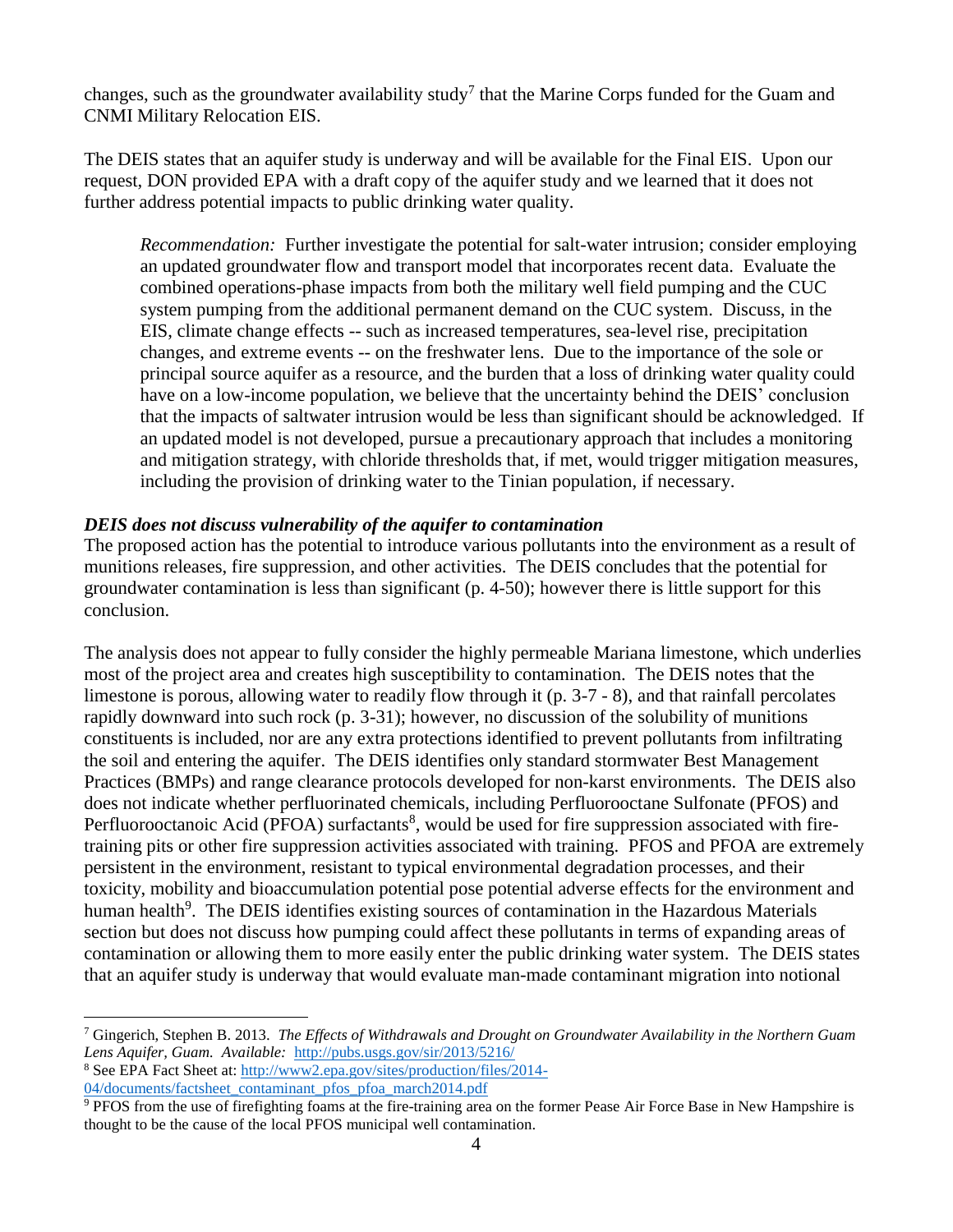well fields on Tinian (p. 3-26), but impacts to the existing public water well are not addressed. Finally, indirect impacts from the support workforce living outside the Military Lease Area could result in increases in discharges of sewage through septic systems in the sub-watershed containing the public drinking water well. We are aware that CUC has concerns regarding increases in nitrate concentrations from increased sewage discharges and other sources; these water quality impacts were not discussed.

*Recommendation:* Discuss the solubility of the various munitions constituents and other potential pollutants that the proposed action would introduce to surface soils, and the estimated time it would take for these pollutants to reach groundwater in the soils located at the project sites. Perchlorate from propellant in rocket fuels should be discussed as it is very soluble and exhibits little to no soil adsorption. Indicate whether perfluorinated chemicals would be used and discuss potential impacts. Evaluate and disclose the potential impacts to water quality, especially nitrate increases, that could result from increases in sewer discharges.

Establish and implement a program of sampling and testing groundwater to ensure that the effects of project pumping on any existing contamination can be identified and the potential for contamination to enter the drinking water system can be assessed. Make baseline information available to the public for review and comment during the NEPA process.

#### *Munitions Contamination not reduced by Operational Range Assessments*

The DEIS relies partly on Range Environmental Vulnerability Assessments (REVA) as a basis for its less-than-significant impact determinations for surface water and groundwater (p. 4-49, 4-50) and identifies it as an avoidance and minimization measure for terrestrial biological resources (p. 4-191), cultural resources (p. 4-329), and hazardous materials and waste (p. 4-483). EPA is familiar with how REVA has been implemented at other ranges in the western United States and Pacific Islands and, based on this knowledge, we have not found that it offers any protection of environmental resources. REVA establishes a model based on munitions inputs, and includes thresholds, which, when reached, are flags to potentially sample off-range areas to determine whether contamination from active ranges is migrating off-range. At other active ranges where REVAs have been conducted, we have noticed that sampling usually does not occur. For example, at 29 Palms Marine Corps Air Ground Combat Center DEIS (2011), the REVA concluded that there is potential for munitions constituents to be transported offsite, yet no sampling occurred because DON determined that there were no receptors for the pollutants. The DON considered only threatened and endangered receptors in that analysis, even though other receptors, including migratory birds, were present. In 2012, for the Marine Corps Chocolate Mountain Aerial Gunnery Range DEIS, the REVA report indicated potentially significant loading rates, but the DON again declined to conduct sampling and stated that there were no receptors, despite a number of wildlife species in the area that utilize the washes. In 2008, the Navy's Operational Range Assessment (Range Condition Assessment) for Farallon de Medinilla in the CNMI concluded that munitions-related activities conducted at the range did not warrant further analyses due to its uninhabited remote location posing no risk of exposure to human receptors<sup>10</sup>. Given this reasoning, it seems likely that future REVAs performed for Pagan would come to a similar conclusion and not result in monitoring if thresholds were exceeded. It is not clear what receptors on Tinian the DON would consider for its REVA implementation, but this can be determined now and should be disclosed. If DON determines there are no receptors on Tinian, the running of models that calculate loadings of munitions constituents, alone, would not reduce potential impacts to water quality or other resources.

 $\overline{a}$ 

<sup>10</sup> Navy Facilities Engineering Command Hawaii, May 2008. *Final Range Condition Assessment Marianas Land-Based Operational Range Complex, Decision Point 1 Recommendations Report. Available: <http://www.denix.osd.mil/sri/upload/Final-Marianas-DP1-ES-Official.pdf>*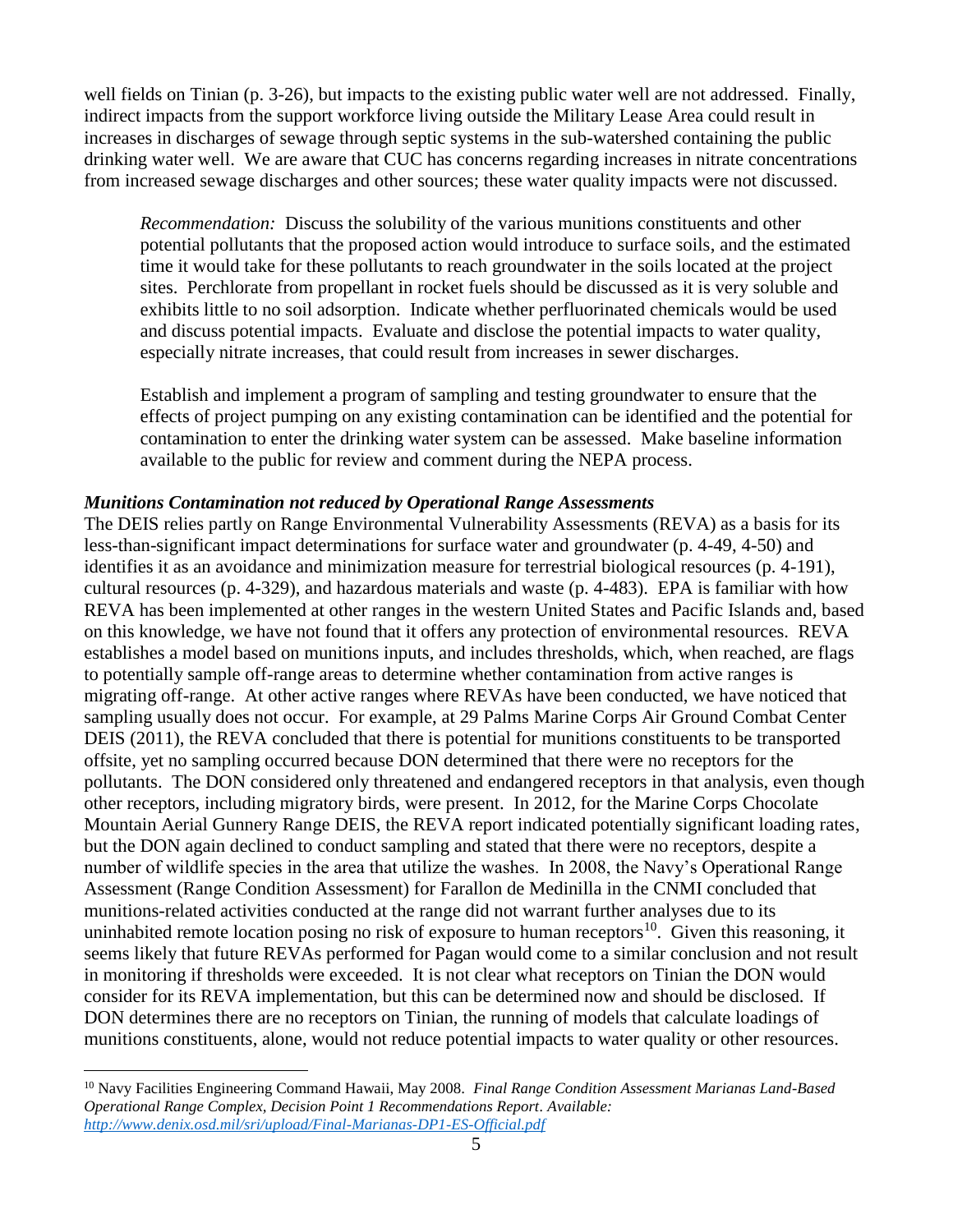*Recommendation:* Conduct baseline sampling and testing of groundwater below all ranges, for all munitions constituents that would be used. Specify the receptors on Tinian and Pagan that would be considered during implementation of the REVA and whether wildlife receptors (including species not listed as threatened or endangered) would be considered. Clarify that, in the absence of follow-up sampling and testing to inform future action, implementation of REVA would not reduce potential impacts to water quality nor act as an avoidance and minimization measure for the resources so identified in the DEIS.

#### **Impacts to Corals and Coral Reef Ecosystems**

#### *High magnitude, severe impacts to coral reefs and marine habitats*

It is EPA's view that the projected impacts to coral reef ecosystems from the proposed action are of sufficient magnitude that a more rigorous evaluation of the impacts and of any options that may avoid or reduce impacts is warranted. We agree with the DEIS conclusion that the removal of 10.3 acres of coral reef, plus indirect impacts to an additional 10.3 acres, from the construction of the amphibious assault vehicle ramp at Unai Chulu is significant. While this conclusion can be made without drawing comparisons to prior impacts to coral, some historical context may be useful. As the table below illustrates, previous dredge and fill projects permitted by the Army Corps of Engineers in the Marianas over the last 10 years have impacted a maximum of 7.1 acres of marine habitat containing coral. The 10.3 acres of direct impact at Unai Chulu plus 10.3 acres of indirect impacts are substantial and unprecedented in recent years.

| Project Name                      | Date of Public Notice | Acres of direct impact to      |
|-----------------------------------|-----------------------|--------------------------------|
|                                   |                       | marine habitat including coral |
| Alpha Bravo Dredging - Guam       | 2006                  |                                |
| Kilo Wharf extension - Guam       | 2008                  | 4.75                           |
| Puerto Rico Dump closure - Saipan | 2009                  | 2.4                            |

While the DEIS identifies construction-phase impacts at Unai Chulu as significant, it does not consider the operational-phase impacts from amphibious landings on coral and marine habitat on Tinian and Pagan (23 acres and 121 acres respectively, totaling  $144 \text{ acres}^{11}$ ) to be significant (p. 4-292, 4-293). The DEIS bases this determination on a comparison of the percentage of coral reef impacted to the percentage of total available marine habitat around Tinian (pp. 4-292, 4-293) and Pagan (p. 4-317). This impact assessment methodology does not fully recognize the value of coral reef ecosystems<sup>12</sup>, nor is it consistent with the methodology the DEIS uses to evaluate significance for the construction-phase impacts on Tinian, which compared the impacted acreage against the total amount of Tinian's reef flat habitat (p. 4-276). We would expect most of the operational impacts from amphibious vehicle activity at beaches on Tinian and Pagan to also affect shallow reef flats, which are orders of magnitude less abundant than the total habitat acreage used in the analysis of operational-phase impacts. Additionally, we would not expect the impacts to be temporary, based on the high number of annual landings estimated for the proposed action (p. 2-71). The DEIS acknowledges that only areas without recurring disturbance would recover to some degree (p. 4-304).

The analysis also does not consider the importance of these reefs for the future survival of coral reefs in the Northern Mariana Islands under climate change, i.e., their resilience to climate change effects, such

 $\overline{a}$ 

<sup>&</sup>lt;sup>11</sup> According to Table 4.10-4 (p. 4-291) and Table 4.10-9 (p. 4-304)

 $12$  Globally, coral reefs support 25% of the ocean's species and provide important goods and services, including tourism, fisheries, coastal protection and medicinal uses.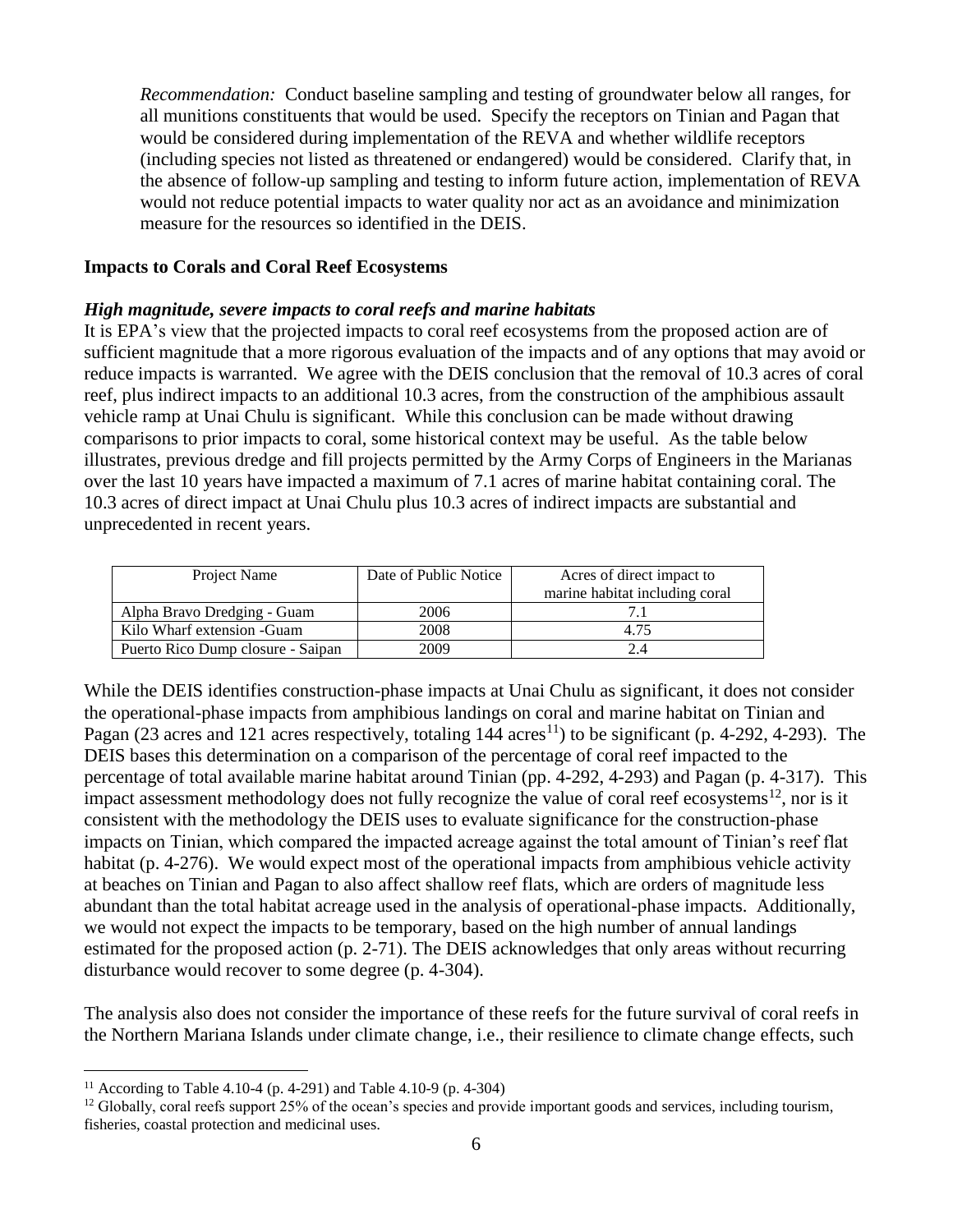as mass bleaching events. A recent study "*Assessing relative resilience potential of coral reefs to inform*  management in the Commonwealth of the Northern Mariana Islands<sup>13</sup>", which assesses 78 reefs on Saipan, Tinian, Rota, and Aguijan, rates Unai Chulu, Unai Babui, and Unai Lam Lam as having medium high relative resilience potential. Unai Masilok was the only coral reef on Tinian rated as having high resilience potential. Factors that can improve a coral reef's resilience to climate change effects include good species and functional diversity, good connectivity to larval sources, appropriate substrates for larval settlement, and protection from other anthropomorphic impacts. High resilience sites have the attributes to better adapt to climate change effects, so are considered priority targets for conservation and stewardship. Adding stressors to these sites reduces their resilience, affects the larger coral reef ecosystem, and has implications for the future existence of coral reefs in the Mariana Islands.

We understand it is DOD policy to avoid, where possible, adversely impacting coral reefs during training exercises and routine operations<sup>14</sup> and that the DON has reduced the number of beaches on Tinian that it would use for amphibious assault vehicle landings to one beach (p. 2-27). It is not clear from the DEIS whether the use of beaches that contain fewer coral resources, such as Red or Blue Beach on Pagan, was fully considered for amphibious assault vehicle landings for Unit level training. The DEIS states only that "*areas outside of Military Lease Area were discounted for tactical amphibious training because they do not provide immediate access (i.e., contiguous) to live-fire training, which is a training criterion*" (p. 2-27); however, Red and Blue Beach on Pagan appear to meet this criterion. It also appears that there is potential for further reductions in coral impacts on Tinian while still meeting the purpose and need for the project. For example, avoiding LCAC use at Unai Masalok would avoid impacts to areas of high coral cover on the only coral reef on Tinian rated as having high climate change resilience potential, while still allowing LCAC training on Unai Babui.

*Recommendation:* Identify the operation phase impacts to marine resources and marine invertebrates, including corals, at the amphibious landing sites on Tinian and Pagan as significant. Discuss resilience to climate change effects in the impact assessment. Disclose DON's commitment to coral reef conservation. Explore the possibility of using Red or Blue Beach on Pagan for unit level training, instead of Unai Chulu, and explore the possibility of eliminating LCAC landings on Unai Masalok to avoid degrading valuable climate change resilient corals.

Identify additional BMPs and mitigation measures for significant operational impacts. For example, we recommend limiting amphibious operations to high tide periods only, and removing rubble to the extent practicable to prevent subsequent damage to marine resources. We also recommend that the impact assessment take into consideration information regarding the effects that coral reefs are experiencing at existing amphibious landing areas in other locations.

#### *Compliance with Clean Water Act Section 404(b)(1) Guidelines*

 $\overline{a}$ 

EPA has determined that the DEIS does not contain sufficient information to demonstrate compliance with the Clean Water Act (CWA) section 404(b)(1) Guidelines (Guidelines) and that more analysis will be required in order to obtain Army Corps permits for the concrete landing ramp at Unai Chulu. The Corps has informed us that it has made the same determination, i.e. the level of detail and complexity of the alternatives analysis in the DEIS is insufficient to demonstrate compliance with the Guidelines. The assessment of alternatives under NEPA is not, in itself, sufficient for analyzing alternatives for purposes of demonstrating 404(b)(1) compliance under the CWA. Pursuant to the Guidelines, the applicant bears the burden of clearly

<sup>&</sup>lt;sup>13</sup> NOAA (2015) Assessing relative resilience potential of coral reefs to inform management in the Commonwealth of the Northern Mariana Islands. Technical report to the CRCP

<sup>14</sup> Per DOD's Coral Reef Protection Implementation Plan. Available:<http://www.denix.osd.mil/nr/upload/dodbk5.pdf>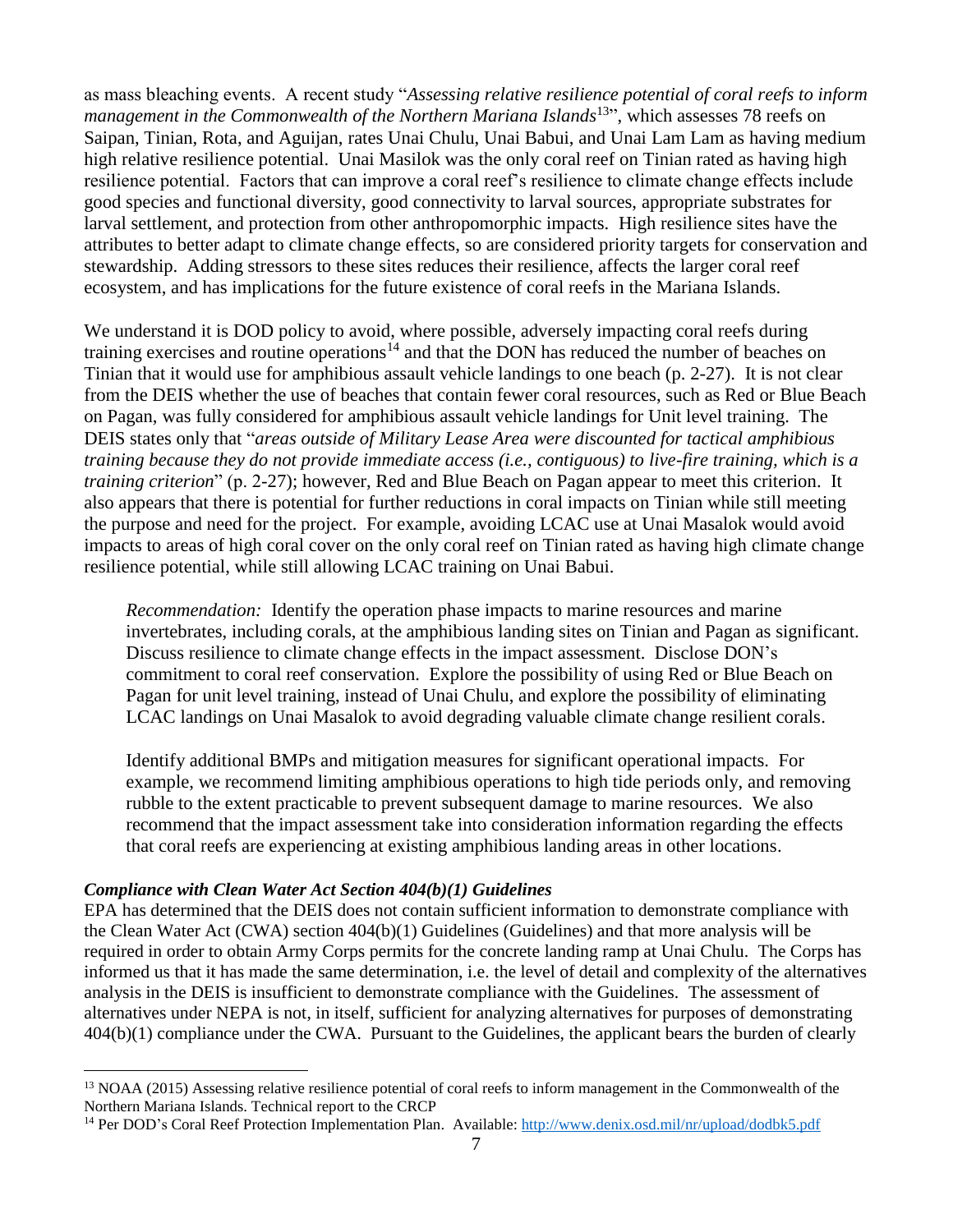demonstrating that the preferred alternative is the least environmentally damaging practicable alternative (LEDPA) that achieves the overall project purpose, minimizes impacts to the aquatic environment to the maximum extent practicable, and does not cause or contribute to significant degradation of waters of the U.S.

LEDPA Determination - CWA Section 230.10(a): To comply with the Guidelines, a project must include a comprehensive evaluation of a range of alternatives to ensure the permitted alternative is the LEDPA. Identification of the LEDPA is achieved by performing an alternatives analysis that estimates the direct, indirect, and cumulative impacts to jurisdictional waters resulting from a set of on-and off-site project alternatives. Project alternatives that are not practicable and do not meet the project purpose are eliminated. The LEDPA is the remaining alternative with the fewest impacts to aquatic resources, as long as it does not have other significant adverse environmental consequences. Only when this analysis has been performed can the applicant or the permitting authority be assured that no discharge other than the practicable alternative with the least impact on the aquatic ecosystem will be authorized. As the DEIS does not provide a full alternatives analysis, we cannot determine compliance with the Guidelines.

*Recommendations*: Consult with the Corps and EPA to ensure sufficient information is provided in the Supplemental DEIS to comply with the Guidelines and correctly identify the LEDPA. Providing the appropriate level of information in the FEIS could help prevent regulatory delays and advance the CWA Section 404 permitting process.

Evaluate alternatives in which landing practice for amphibious assault vehicles would be conducted at alternative sites, such as on Pagan beaches exclusively, since landings on those beaches apparently do not require construction of concrete ramps.

#### *Compensatory Mitigation under Clean Water Act Section 404 (40 CFR 230.10(d))*

Failure to adequately offset significant project impacts is grounds for denial of the CWA Section 404 permit application. The DEIS does not identify appropriate mitigation to offset the 20.6 acres of direct and indirect impacts to marine habitat/invertebrates (coral reef) that are projected to occur at Unai Chulu. Instead, it defers to the future CWA Section 404 permit, without any discussion of the permit requirements nor indications as to whether the Navy could mitigate the impacts as required by the 2008 Clean Water Act rule. None of the potential mitigations that the DEIS indicates that the Navy "would consider" are appropriate for the level of impact estimated for the 404 permit. EPA is concerned that sufficient compensatory mitigation for the impacts at Unai Chulu may not exist on Tinian where reefs are in relatively good condition.

*Recommendation:* Include in the Supplemental DEIS a discussion of the CWA Section 404 permit and its requirements for selection of the Least Environmentally Damaging Practicable Alternative (LEDPA), and for avoidance, minimization and compensatory mitigation. Include a conceptual mitigation proposal that explains how the project would meet the 2008 Rule "Mitigation for Losses of Aquatic Resources" requirements. When developing a mitigation proposal, consider the sites identified as targets for conservation and/or various management actions in Figures 9 and 15 of the draft report *"Assessing relative resilience potential of coral reefs to inform management in the Commonwealth of the Northern Mariana Islands"*.

## *Coral Impacts on Pagan's South Beach*

The Proposed Action would impact 121 acres of marine habitat at six beaches on Pagan as a result of amphibious landings. The DEIS states that current habitat types and ecosystem functions could be lost or degraded in the currently undisturbed marine habitat (p. 4-305). Additionally, recovery would be prevented (p. 4-305), since amphibious training on Pagan would be more focused and involve greater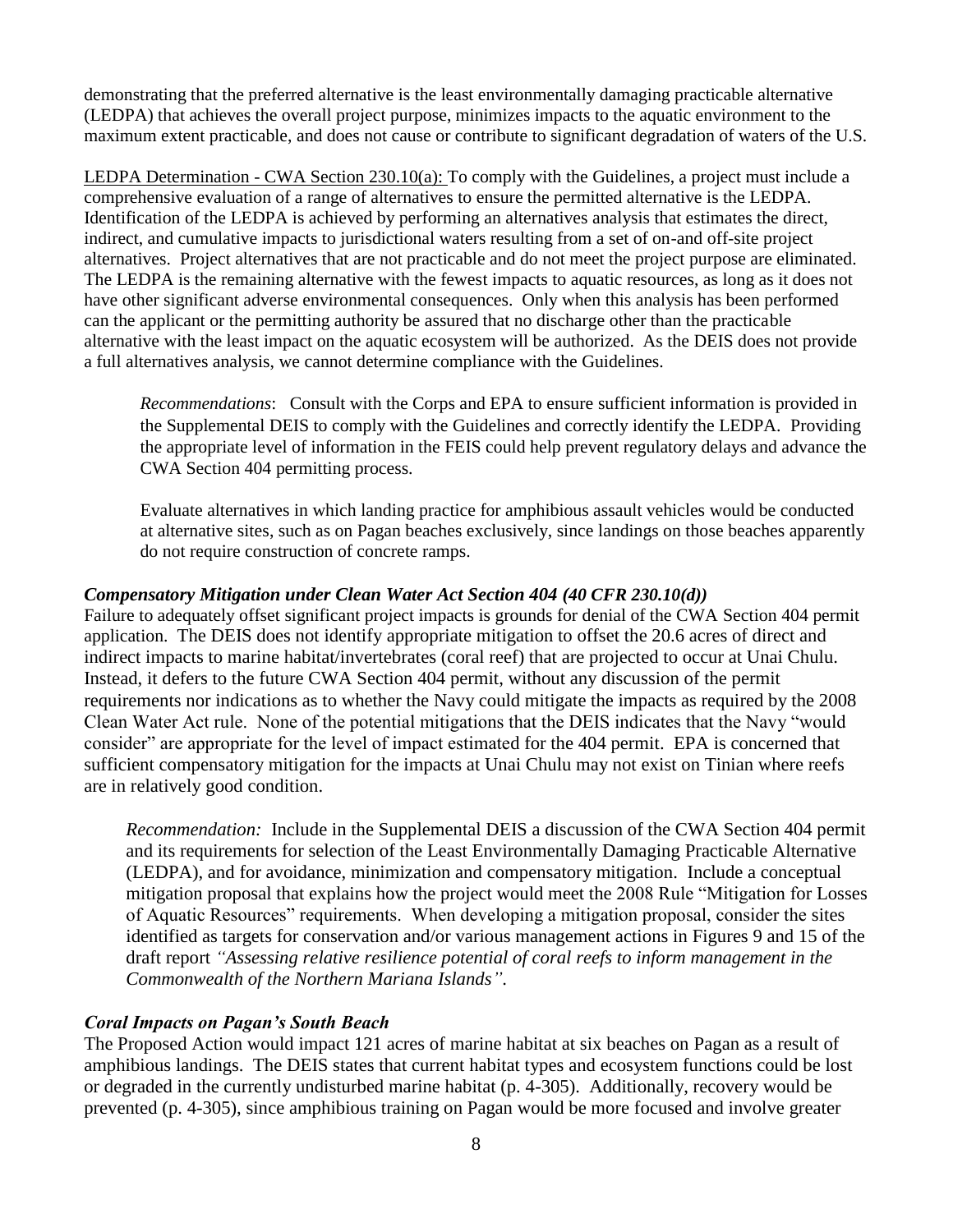use over shorter periods of time (16 vehicles landing and departing 2-4 times in a 24-hour period, on a specified beach (p. 2-123) totaling 2,842 annual landings for amphibious assault vehicles, and 904 for Landing Craft Air Cushion (LCAC)) (p. 2-124).

While marine habitat would be affected at all 6 beaches, we are especially concerned about effects at South Beach, which the DEIS describes as "the best-developed coral reef of those surveyed on Pagan" (Appendix M-2, p. ES-1). Proposed operation activities on this "rich and complex reef" would impact a larger number of coral colonies and species (p. 4-306). Additionally, marine habitat at this location is such that mobile rubble could be generated during operation/training activities and, when mobilized by water motion, could strike or smother corals and degrade coral habitat (p. 4-304). Because of the quality of reef at South Beach, the importance of coral integrity to the survival of other invertebrates (p. 4-266), and increased likelihood of impacts due to rubble, EPA considers these operational impacts significant.

The DEIS acknowledges the significance of impacts to special-status corals on Pagan beaches, primarily South Beach, which contains 10,609 colonies of the threatened *Acropora globiceps* coral in the amphibious vehicle approach zone (p. 4-321). The DEIS identifies only 1 other colony of special-status coral, located at Green Beach; no data were available for Gold and North Beaches. Avoiding the use of South Beach would prevent direct and indirect impacts to almost 60% of the acres of marine habitat predicted to be impacted on Pagan (72 of out of the 121 acres) and would prevent direct impacts to virtually 100% of the quantified special-status corals on Pagan that would be impacted by the project. The DEIS does not explain why the use of South Beach is critical to perform combined-level training when the proposed action includes three other beaches, Green, Red, and Blue, that would be used for Amphibious Assault Vehicles and Landing Craft Air Cushion training (p. 2-121).

*Recommendation:* Avoid the use of South Beach, in order to protect its valuable coral reef ecosystem and special-status corals, or explain why the use of South Beach is critical to meeting the purpose and need for combined level training on Pagan.

## *Additional Coral Comments*

- Causeway dredge material disposal: The construction of the amphibious training ramp at Unai Chulu would involve the construction of causeways using dredged material, which would later be removed after landing ramp construction is complete. The DEIS states that "after the removal of the causeways, excess fill material (i.e., dredge material) would be reused or disposed of at an approved in-water or upland disposal sites" (p. 2-62). The location of these disposal sites is not identified. The DEIS states that ground disturbance associated with the construction of the amphibious landing area would include a dredging volume of approximately 798,111 cubic feet of earthen material (p. 4-9). The likely or potential sites for disposal of excess dredged material should be identified so that impacts to resources at these sites can be included in the impact assessment. We recommend reuse of dredged material on Tinian for other construction projects in uplands, and note that the closest approved in-water dredged material ocean disposal site is located off Guam at a considerable distance from Tinian.
- Avoid Antifouling Compounds: Many marine concretes contain anti-fouling compounds to prevent marine life from settling on the concrete. These anti-fouling agents are potentially toxic to marine life and may leach into surrounding waters. We recommend that the concrete employed at Unai Chulu not contain anti-fouling agents, and that DON specify this in construction contracts.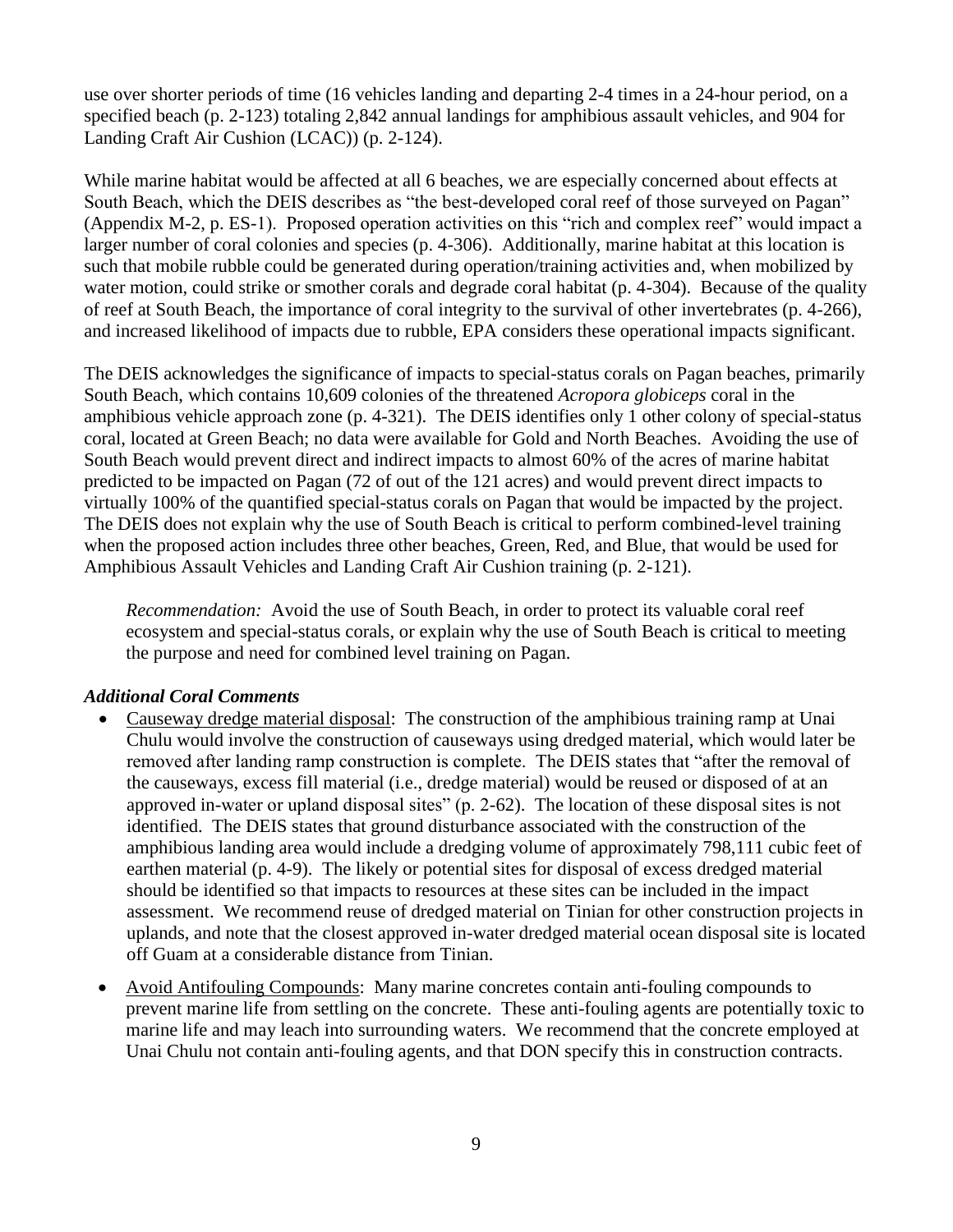# **Wetlands**

# *Makpo Wetland*

The DEIS does not identify the impacts that could occur to the Makpo Wetland from project-related groundwater withdrawal. Tinian's sole public water supply from CUC's Maui Well No. 2 comes from the freshwater Makpo potential wetland complex's basal groundwater lens, covering approximately 28– 36 acres in the service area (Appendix P, p. 2-1). The project would utilize Maui Well No. 2 during the 8-10 year construction phase, pumping between 33,000 and 58,000 gallons of water per day (gpd). During the operations phase, the project would pump an average of 240,013 gpd and a maximum of 459,758 gpd. The location of the military's proposed wellfield is in the Masalok sub-watershed, with a smaller portion in the Makpo Valley sub-watershed where the public drinking water well is located (p. 3-30, p. 4-45). While sub-watersheds are delineated for surface water features, the limestone aquifer is continuous and, therefore, connected from basin to basin. Thus, wells and wetlands in one subwatershed could be influenced by groundwater withdrawal from wells in the neighboring sub-watershed.

The DEIS states that, over time, groundwater drawdown, which is influenced by increased demand from population growth, has affected the wetland, reducing the open water area (p. 5-21). It also states that "Makpo Swamp" is sensitive to rainfall or water withdrawal from the sub-watershed (p. 5-20); therefore, it seems likely that it would respond to the relatively large increases in pumping from the proposed action, yet the DEIS does not mention this impact.

*Recommendation:* Evaluate the impacts that could occur to the Makpo wetland from projectrelated groundwater pumping. Discuss the impacts of pumping from Maui Well No. 2 during the construction phase, as well as the possibility that pumping from the military's well field during the operations phase could affect the wetland.

## *Mahalang Complex wetlands*

The DEIS states that the loss of less than 0.5 acre of wetland habitat in the Mahalang complex of wetlands from the construction of the hand grenade and grenade launcher ranges within Range A - the High Hazard Impact Area - would not be significant (p. 4-197). However, wetland habitat on Tinian is rare. As noted in the DEIS, there are only 3 inland water features in the Military Lease Area since Tinian is formed almost entirely of permeable limestone karst and rainfall percolates downward into porous rock (p. 3-26). These surface waters are located at the edge of Range A. It is not clear whether all options to shift the locations of the ranges to avoid these features, such as moving the ranges south along the western edge of the Range A boundary, have been explored.

The DEIS acknowledges indirect effects from runoff of munitions into the complex of wetlands (p. 4- 49). It states that Low Impact Development features would be utilized to control stormwater runoff from the Tinian ranges, and water quality controls would be located throughout the livefire ranges to address munitions concerns (p. 4-49). The DEIS identifies the drainage facilities as conveyance swales, culverts, and linear detention ponds to control flow rates (p. 4-42), but the "water quality controls" to address munitions throughout the live-fire ranges are not identified. The DEIS also states that implementation of the REVA would contribute to reduced impacts to surface water features. Please see EPA's comments regarding REVA implementation under "Operational Range Assessments", above.

*Recommendation*: Adjust the locations of the hand grenade and grenade launcher ranges in Range A to avoid all of the direct impacts to the Mahalang Complex wetlands, which are rare features on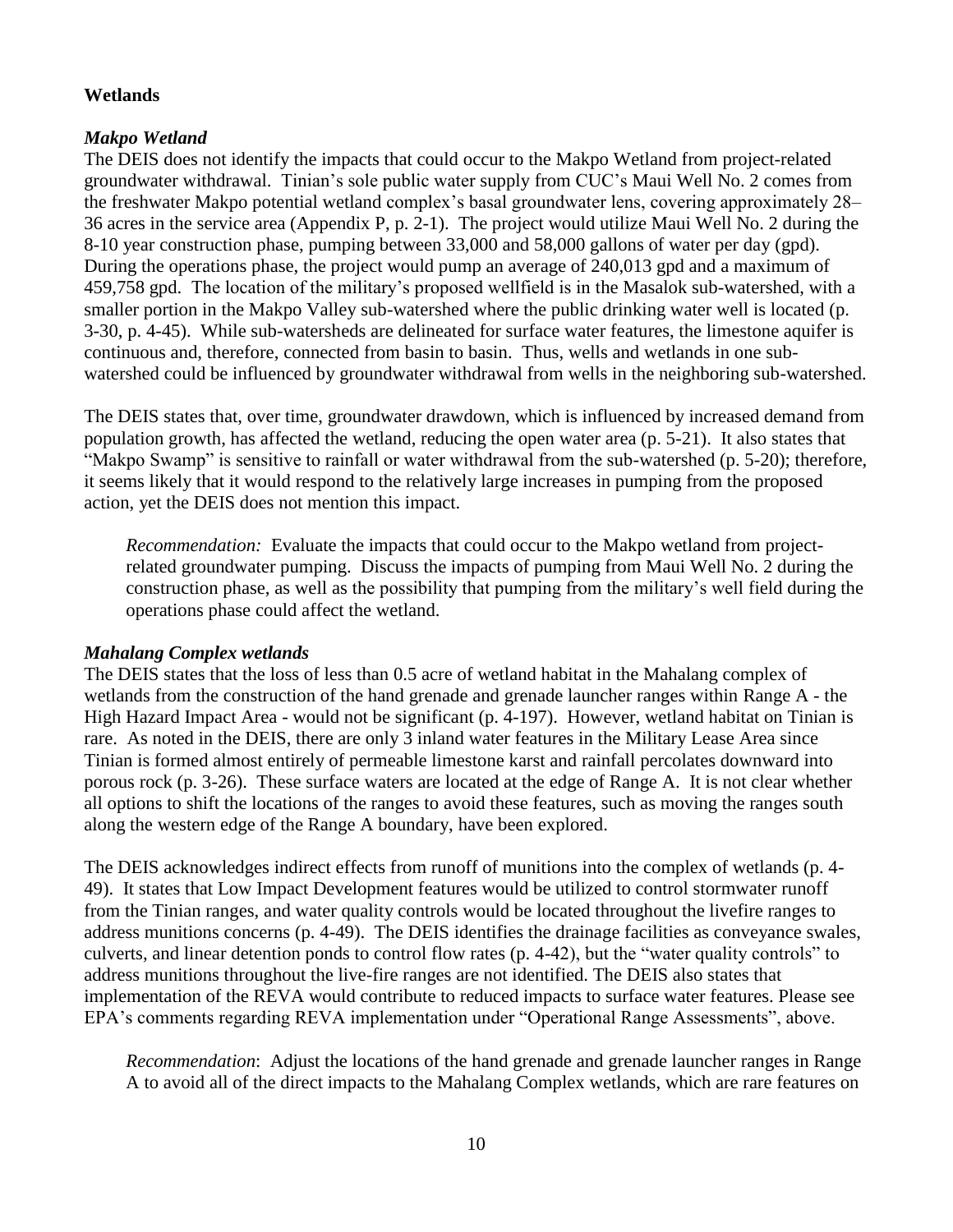the Tinian landscape. Identify the water quality controls that would be located throughout the livefire ranges and describe how they would "address munitions" in Tinian's karst geology.

#### *Bateha wetlands*

Under the Preferred Alternative 2, the Bateha isolated wetlands would be designated a "No Training Area". Under Alternative 1, Range C is configured such that the Bateha wetlands would be avoided entirely. This avoidance is more protective of these relatively rare water features, as it would protect them from indirect impacts. The DEIS does not demonstrate that indirect effects from munitions would be reduced to less than significant.

*Recommendation:* Configure Range C under the Preferred Alternative so that the Bateha wetlands are not included in the range, to reduce the potential for indirect effects. Identify measures to avoid or minimize the impacts of munitions on water quality and evaluate their effectiveness in karst environments.

## **Additional Water Comments**

- Stormwater management at Port of Tinian: The DEIS indicates that the port improvements would generate a significant volume of stormwater runoff for the relatively small facility size since nearly all improvements are impervious, and that stormwater would be detained, treated, and directed southwesterly towards natural points of discharge into the Philippine Sea (p. 4-41). Corals and other marine organisms are very sensitive to reduced salinity resulting from stormwater discharges. We recommend that the post-construction stormwater management emphasize retention and infiltration of stormwater, rather than controlled transport of stormwater to the coast for discharge to the ocean.
- Bulk Fuel Storage Facility: The DEIS states that a new bulk fuel storage facility will be constructed at the Port of Tinian (p. 2-78), but it does not indicate whether the facility will obtain National Pollutant Discharge Elimination (NPDES) permit coverage for the discharge of industrial stormwater under Sector P of EPA's Industrial Stormwater Permit. We recommend that the NEPA document affirm that the bulk fuel storage facility will be compliant with EPA's Industrial Stormwater Permit.
- Vehicle wash-down area: The proposed facilities at the Port of Tinian would require treatment of industrial wastewater generated from the wash-down of vehicles, which is estimated to be up to 12,000 gallons per day when the facility is in use. This wastewater would be treated by a sedimentation basin, followed by an intermittent sand filtration system, prior to discharge to an adjacent stormwater retention pond (p. 4-422). If the wastewater would contain detergents, or engines would be washed, or the interiors of trucks or storage containers would be washed, the wastewater may contain pollutants with the potential to contaminate groundwater. We recommend that the vehicle wash-down areas utilize a closed-loop vehicle washwater system, which would be a best management practice for this type of high-volume activity.
- Military septic tank: The DEIS states that the existing U.S. military septic tank and leaching field system on Tinian is not currently being used due to poor condition of the leaching field, and that Joint Region Marianas has plans to rehabilitate this system to support current military training exercises not associated with the proposed action (p. 4-414). This system is also identified as the disposal location for wastewater generated by construction workers for the proposed action (p.4-415), yet the project description does not include its rehabilitation. Please clarify the plans for rehabilitating this system and ensure that the rehabilitation occurs prior to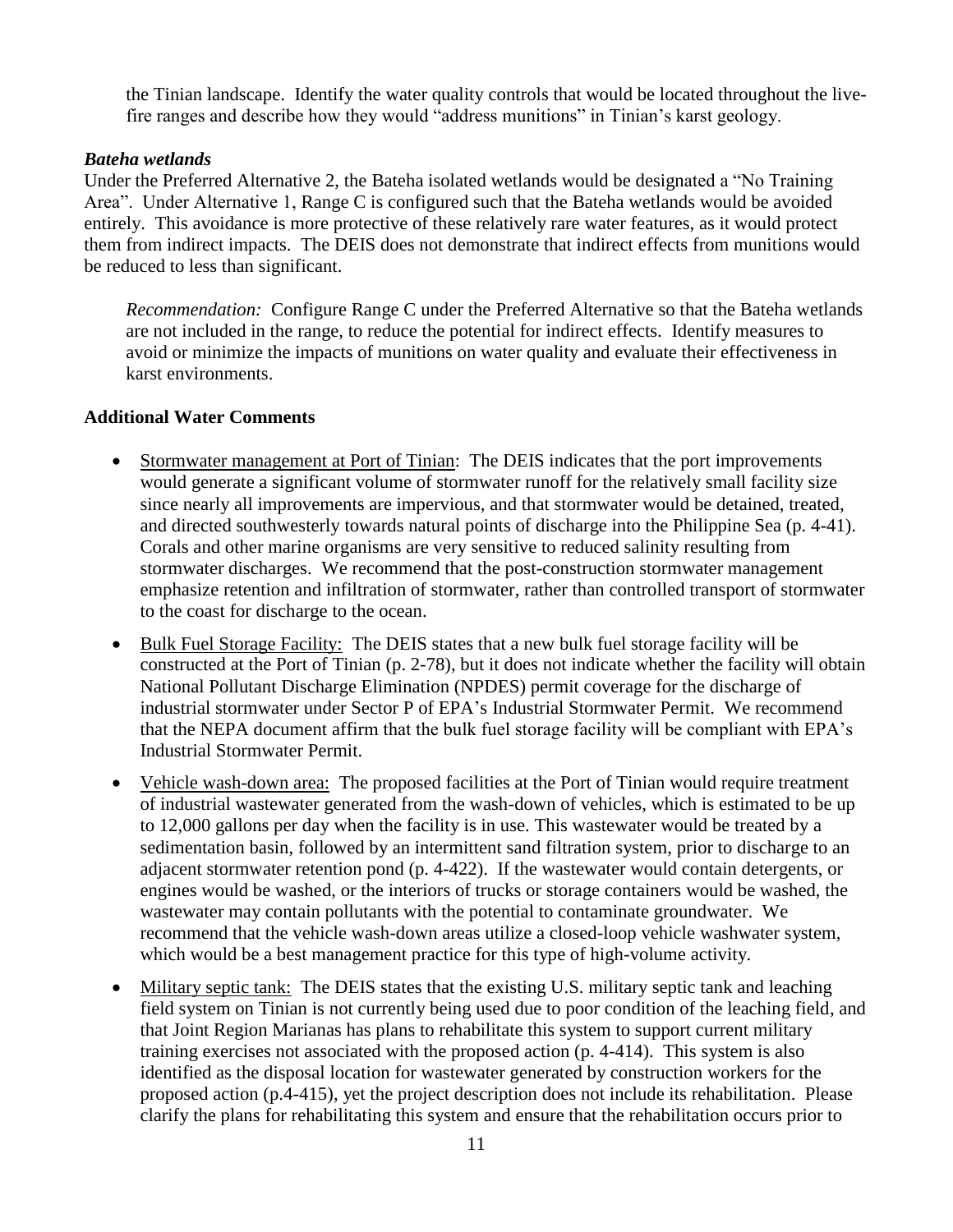construction so that deficiencies in the leaching field system do not result in impacts to the aquifer and drinking water source. Additionally, we recommend tertiary treatment for the proposed wastewater treatment plant. Note that EPA administers the National Pollutant Discharge Elimination System permitting requirements related to wastewater treatment and disposal, not the CNMI Bureau of Environmental and Coastal Quality, as stated on page 3-230.

# **NOISE IMPACTS**

 $\overline{a}$ 

#### **Significant noise impacts from aircraft operations on Tinian**

The DEIS acknowledges significant noise impacts from aircraft operations. The analysis reveals that a small portion of a residential area of Marpo Heights, including 10 homes and approximately 40 people, would experience noise levels considered incompatible with residential land use (65 decibels (dB) Day-Night Average Sound Levels (DNL) or greater). Noise levels below 65 dB are also acknowledged as significant for Alternative 1 (p. 4-105), but not for Preferred Alternative 2 (p. 4-111), even though aircraft operations are the same for both Alternatives. For Alternative 1, the DEIS states "because the increases over baseline conditions exceed Federal Aviation Administration reportable changes in exposure limits, noise increases would be considered significant" (p. 4-105), an apparent reference to the FAA's significance threshold of an increase in noise of 1.5 dB or more at or above DNL 65 dB noise exposure, which is referenced on p. 4-79. While many receptors would not experience levels above 65 dB, the very large increases in noise will be very apparent. The Federal Interagency Committee on Noise (FICON) Technical Subgroup characterized a 3 dB increase in noise as "a large change" in the level of noise exposure when the existing condition is below 65 dB, and noted that this increase can be perceived by people as a degradation of their noise environment<sup>15</sup>. The proposed action would increase noise levels outside the Military Lease Area by between 16.8 dB (residential area of San Jose) and 20.8 dB (Northern Marianas College) (p. 4-106). These are substantial noise increases; decibels are on a logarithmic scale and an increase of 10 dBs represents a subjective doubling of loudness<sup>16</sup>. An increase of 20 dB would increase noise levels four-fold "throughout much of Tinian" (p. 4-449). The DON would direct departures and arrivals to the north of the runway in the Military Lease Area as an avoidance and minimization measure, but no other measures to mitigate these aircraft noise impacts are identified. Because Tinian is a low-income community (p. 3-266), noise-sensitive residents may not be able to afford to relocate to a quieter home, making this impact more of a burden on this community.

*Recommendation:* Identify measures to mitigate the large increase in noise from the proposed action. Discuss whether FAA Part 150 funds would be available for Tinian International Airport to pursue for soundproofing the 10 homes where noise would be above 65 dB DNL, as well as those homes between 60 and 65 dB that would experience a greater than 3dB increase in noise . Disclose the number and location of homes that are in the latter category.

Discuss other sources of funding that could be used for soundproofing in any area affected by the large increases in noise, as well as for other purposes that would alleviate the burden of this noise impact, such as relocation assistance for noise-sensitive residents. Explore changes to the proposed action that could shift impacts to less noise-sensitive times, such as reducing the percentage of the annual aircraft operations that would occur at night (after 10pm) from 25% of the 11,664 operations to a smaller percentage so sleep would be less affected.

<sup>15</sup> Federal Interagency Committee on Noise (FICON), August 1992. *Federal Agency Review of Selected Airport Noise Analysis Issues*. p. 3-5. Available:<http://www.fican.org/pdf/nai-8-92.pdf>  $16$  ibid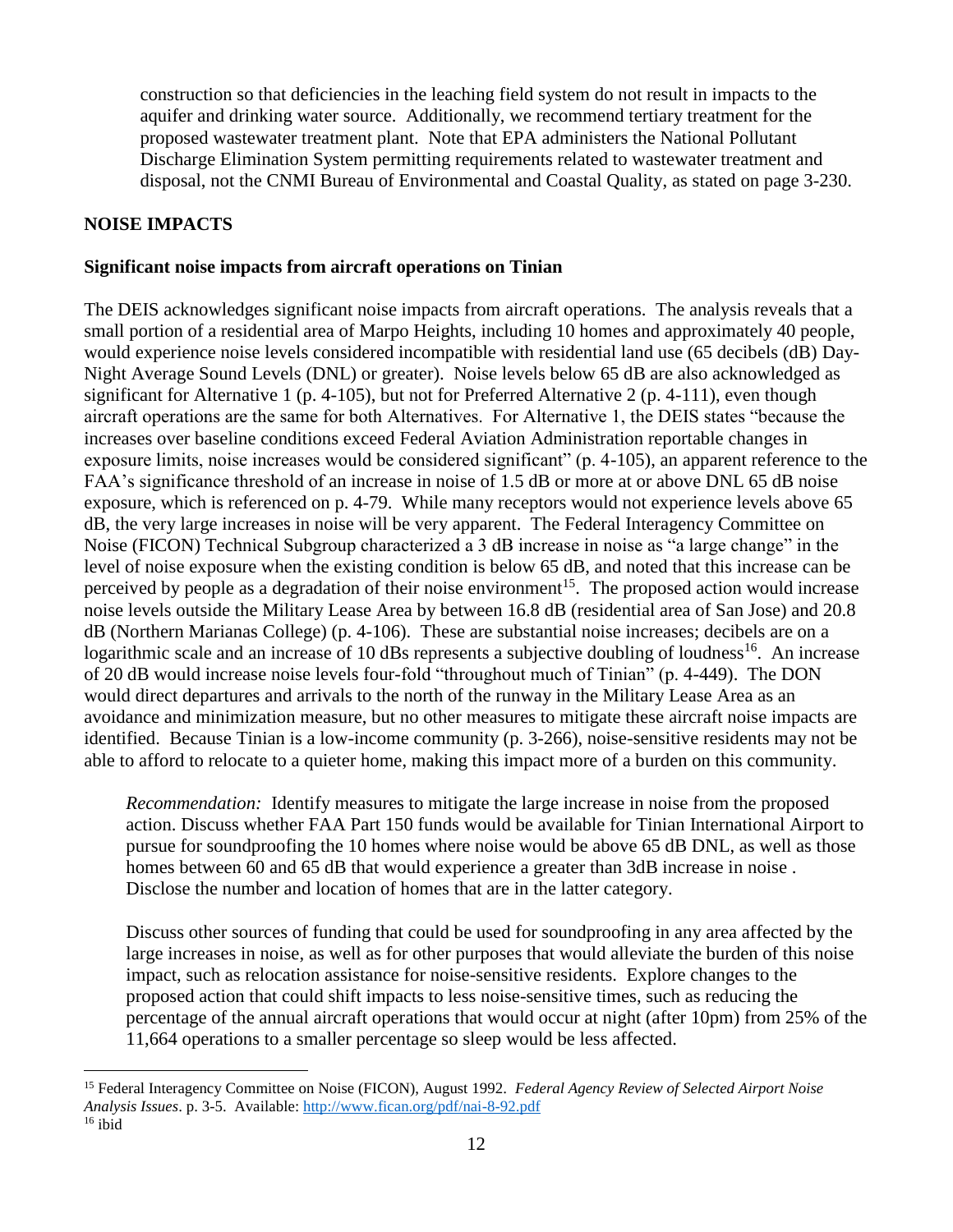#### **Noise Impacts on Saipan**

Under all Tinian alternatives, 1,143 people on Saipan and 80 on Tinian would be exposed to low frequency peak noise between 115 to 130 dB (C-weighted) from large-caliber weapons during unfavorable weather conditions, which cause greater noise propagation by wind blowing from the noise source toward receptors. The DEIS estimates that this condition would occur a maximum of 10-15% of the total training time, equaling about 2-3 weeks per year and that it is probable that these noise levels would generate moderate complaint risks at two residential areas, two schools, one resort, and at Agingan Point (p. 4-101). While the noise analysis in the DEIS states that these impacts from largecaliber weapons would be less than significant and effects would be compatible with sensitive land uses (p. 4-102 and Noise Study, p. 8-1), the DEIS also notes that that peak noise levels over 104 dB are considered incompatible with noise-sensitive land uses such as residences, schools, hospital, parks, etc. (p. 3-50). Additionally, the analysis in the Socioeconomics section regarding the protection of children states that these same noise impacts would be significant on Saipan (p. 4-449). An avoidance and minimization measure is identified to shift some large caliber operations to more northern firing points on Tinian (p. 4-80), but it is not clear whether or how this would exacerbate the noise impacts on Saipan.

*Recommendation*: Because it appears that the predicted noise impacts from large caliber weapons would be at levels that the DEIS identifies as Zone III (greater than 104 dB peak) for at least some of the year, we recommend that the EIS consistently identify these noise impacts as significant. Identify mitigation measures to reduce these impacts. For example, avoid these weapons during the 10-15% of the training time when unfavorable weather conditions occur, and while school is in session, since impacts to children are acknowledged with the estimate of moderate complaint risk for 2 schools on Saipan.

## **Cumulative Noise Impacts**

 $\overline{a}$ 

The DEIS acknowledges that two other training activities will be occurring in the same geographic area, potentially exposing Tinian residents to noise levels from all three actions at the same time. The Divert Activities Draft EIS identified very high noise impacts on Saipan under its preferred alternative. EPA expressed environmental objections to that project, since noise levels were predicted to be above 80 dB during the high flight scenario and these levels can cause hearing  $\cos^{17}$ . We understand that the Air Force is now considering Tinian for the Divert Airfield and operations, which could transfer some of these high noise impacts to Tinian. In addition, the cumulative impact assessment states that training and aircraft operations evaluated under the Mariana Island Testing and Training (MITT) EIS may be concurrent with the proposed action aviation training (p. 5-29). The DEIS states that, if activities for the proposed action, MITT and/or Divert occur at the same time, these impacts would be additive to the impacts identified for the proposed action, as the same sensitive receptors would be affected by the actions. In addition, the proposed action would create noise audible to the same receptors during livefire training. Noise contours for the cumulative noise for these related actions are not included in the cumulative impact assessment. We note that the FEIS has not yet been released for Divert Activities, and the FEIS for MITT was out for public review at the same time as is this DEIS.

*Recommendation:* Include, in the cumulative impact assessment, noise contours that represent the cumulative noise increases from these three military training actions that have the potential to

<sup>&</sup>lt;sup>17</sup> See EPA comment letter for Divert Activities dated July 26, 2012. Available by search at: [https://cdxnodengn.epa.gov/cdx](https://cdxnodengn.epa.gov/cdx-enepa-public/action/eis/search)[enepa-public/action/eis/search](https://cdxnodengn.epa.gov/cdx-enepa-public/action/eis/search)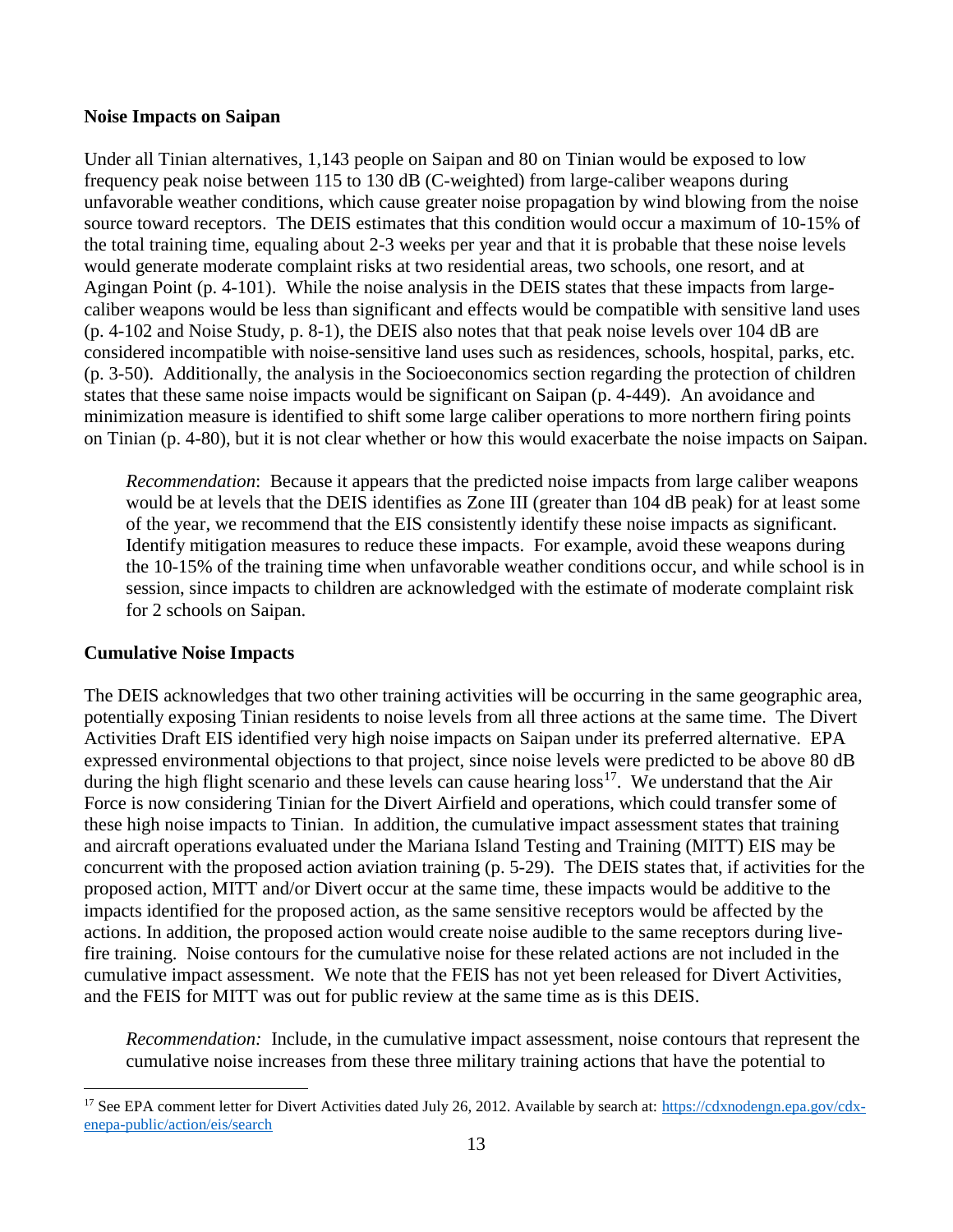occur at the same time and to the same receptors. Contours and population should be identified for 60 dB where noise increases are greater than 1.5 dB over existing conditions. These cumulative noise contours are necessary to represent the new noise environment that would be experienced by the residents of Tinian.

## **ENVIRONMENTAL JUSTICE**

 $\overline{a}$ 

## **No comparative analysis performed**

The DEIS states that the majority of the residents on Tinian are both minority and low-income (p. 3- 266). For the analysis of environmental justice impacts, the DEIS states that "if disproportionately high and adverse impacts to low-income and/or minority populations were identified, then they would be considered significant; however, analysis of proportionality (the possibility that impacts would have greater effects on certain locations than other locations) did not apply because the only locations that could be affected by the proposed action are in the CNMI" (p. 4-439). The DEIS goes on to conclude that the significant impacts identified for noise, land use, recreation, visual resources, and access restrictions "would affect all residents similarly and so would not be a disproportionate impact" (p. 4- 450). The DEIS concludes "no impact" for environmental justice (p. 4-453).

The CEQ Guidance *Environmental Justice under the National Environmental Policy Act*<sup>18</sup> (CEQ EJ Guidance) states that implementation of Executive Order 12898 involves a comparison of the impacts experienced by a minority or low-income community to those on the general population or other appropriate comparison group to determine whether the impacts on the local community appreciably exceeds or are likely to appreciably exceed that on the general population (CEQ Guidance, p. 26). The analysis in the DEIS does not provide an appropriate comparison group. The DEIS also states that "in this case, environmental justice analysis is complicated by the CNMI's unique capability to meet the purpose and need of the proposed action" (p. 3-245). We suggest that, while the DON's decision may face such complications, this should not influence the analysis of impacts to EJ populations, which should be objective and based on the data reflected in the impact assessment.

*Recommendation:* EPA recommends that the EJ analysis be amended to incorporate a comparison of the impacts on the local CNMI community with those on an appropriate comparison group. In this case, we believe the appropriate comparison group is the general U.S. population.

The EJ analysis could also assess the vulnerability of the surrounding community as compared to the rest of the nation. This vulnerability assessment could create an average value for the combination of the percent minority and percent living in poverty for census geographic units around the action area and the combined vulnerability value could be compared to the national average<sup>19</sup>. The national average or  $50<sup>th</sup>$  percentile for the combination of percent minority and percent living in poverty is approximately 35 percent. Areas with a combined vulnerability value of 56 percent or greater rank at the 80<sup>th</sup> percentile or greater as compared to the entire nation. EPA has suggested the 80<sup>th</sup> percentile as a useful filter in assessing the potential vulnerability of a

<sup>&</sup>lt;sup>18</sup> Available: [http://www.epa.gov/environmentaljustice/resources/policy/ej\\_guidance\\_nepa\\_ceq1297.pdf](http://www.epa.gov/environmentaljustice/resources/policy/ej_guidance_nepa_ceq1297.pdf)

<sup>&</sup>lt;sup>19</sup> Information on the use and creation of indexes to assess the vulnerability of a community can found in EPA's EJSCREEN tool, available at[: http://www2.epa.gov/ejscreen.](http://www2.epa.gov/ejscreen) While this tool does not provide specific screening information for CNMI, it does provide nationally consistent demographic values and an approach that can be used as a frame of reference when assessing the vulnerability of a community and the potential for EJ concerns in communities such as CNMI.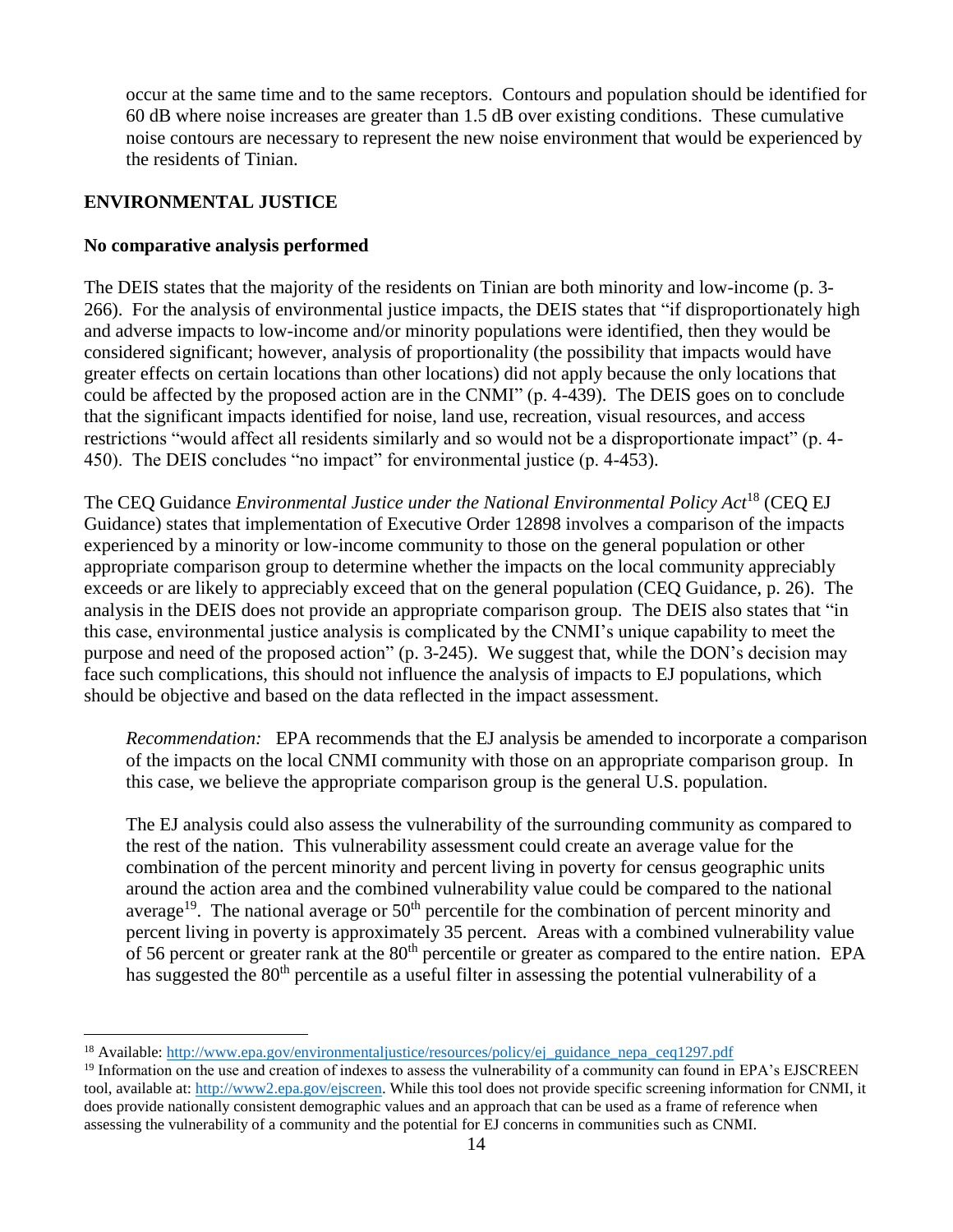community in order to highlight places that may warrant further consideration for additional analysis and outreach.

# **Additional Considerations for EJ Analysis**

The EJ analysis approach utilized in the DEIS downplays the specific vulnerabilities that low-income communities possess that can make impacts more burdensome and does not incorporate all of the relevant analyses from other sections of the DEIS. While the CEQ EJ Guidance recognizes that there is no standard formula for how environmental justice issues should be identified or addressed, it states that agencies should recognize that the impacts within minority or low-income populations may be different from impacts on the general population due to a community's distinct cultural practices. It suggests that data on different patterns of living, such as subsistence consumption and the use of well water in rural communities may be relevant to the analysis (CEQ EJ Guidance, p. 14). These and other impact areas, while identified in the DEIS, were not included in the EJ analysis. In addition, health impacts -- such as potential increases in infectious disease as a result of an influx of contract workers, and the fact that Tinian has been designated as a Health Professional Shortage Area (HPSA)<sup>20</sup>, indicating it has a shortage of primary medical care, dental, and mental health providers -- should be considered in the EJ analysis.

*Recommendations*: We recommend that the EJ analysis be amended to include the following impacts identified in the DEIS: impacts to drinking water quality, changes in patterns of subsistence consumption, potential health impacts; large increases in noise; impacts to community character and social cohesion, and impacts associated with denying public access in the Military Lease Area.

# **Impacts on patterns of subsistence consumption**

Where an agency action affects patterns of subsistence consumption, disproportionately high and adverse human health or environmental effects on low-income populations or minority populations may result (CEQ EJ guidance p. 3). Although the DEIS identifies subsistence consumption patterns of agriculture, ranching, hunting, and fishing, the effects of the Proposed Action on these practices are not incorporated into the EJ analysis.

The DEIS identifies subsistence farming on Tinian, and all ranching on that island is subsistence (p. 3- 263). As of 2014, 29 lots (2,375 acres) in the Military Lease Area were permitted for noncommercial, subsistence agriculture and grazing (p. 3-253). Of the 37 ranching operations on Tinian, 32 are located in the Military Lease Area (p. 3-254). The DEIS identifies replacement grazing land in the Military Lease Area and elsewhere (p. 4-561) as a potential mitigation for the loss of grazing lands due to the Proposed Action; however, the proposed action would require that some cattle be relocated (p. 4-447) which could cause economic hardship.

No commercial hunting takes place in the CNMI; rather, hunting is limited to subsistence purposes only (p. 3-257). While the entire island of Tinian could be considered a hunting ground, the majority of hunting resources are located in the unpopulated northern two-thirds of the island, in the Military Lease Area. (p. 3-264). The significant loss of public access identified in the land use section of the DEIS (p. 4-159) would presumably affect this subsistence activity but no further discussion is provided.

 $\overline{a}$ <sup>20</sup> Available:<http://www.hrsa.gov/shortage/>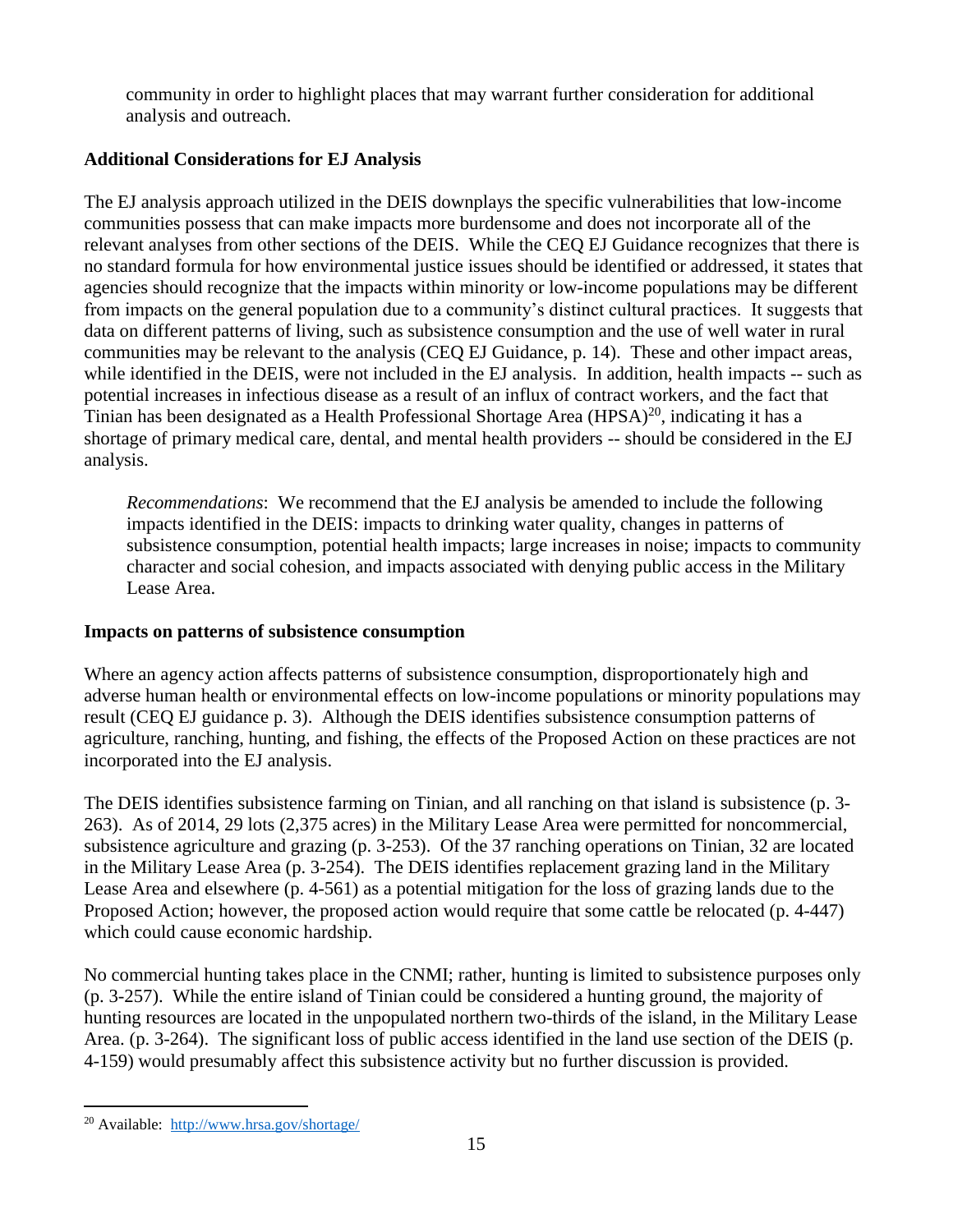The DEIS states that fishing is subsistence on Tinian and notes that the National Marine Fisheries Service officially identified the CNMI as a fishing community, i.e. "a community which is substantially dependent on, or substantially engaged in the harvest or processing of fishery resources to meet social and economic needs" (p. 3-264). The proposed action would result in significant impacts to oceanbased recreational resources, including four of the five most popular snorkeling/dive sites and popular fishing sites due to limited access (p. 5-41). The significant loss of public access to these sites is a loss of access for a subsistence activity.

The DEIS indicates that just 103 people self-identified as participating in subsistence activities in Census data (p. 3-263). Based on information from the CNMI Government<sup>21</sup>, many of the residents are concerned regarding access to spear fishing sites.

*Recommendation:* Incorporate, into the EJ analysis, potential impacts of the project on subsistence agriculture, ranching, hunting and fishing activities and discuss how these impacts may translate into disproportionately high and adverse human health or environmental effects on minority and/or low-income communities. Identify additional potential mitigation for these impacts. Consult local sources and engage in direct discussions with the community to confirm the level of participation in subsistence activities.

## **SOLID WASTE**

 $\overline{a}$ 

#### **Solid waste disposal site**

The DEIS states that a solid waste transfer station and recycling facility would be constructed at the base camp and acknowledges that the existing unlined Tinian dump does not comply with CNMI Administrative Code or with the Resource Conservation Recovery Act (RCRA)(p. 3-239), but the document presents no definitive proposal for the final disposition of solid waste. The project description states only that solid waste would be processed and size-reduced for shipment to a permitted RCRA subtitle D landfill, potentially located off-island, which could include a new landfill or an incineration facility (p. 2-52). Without a defined proposed action, including the disposal location, the impacts of disposal cannot be fully identified. The Solid Waste Study in Appendix P explores two options for solid waste management, but the DEIS does not adopt any approach. There are no RCRA compliant solid waste landfills in the CNMI, and the compliance status of the Navy Base landfill on Guam, which is not currently permitted, is uncertain. We are aware that the DON has had discussions with EPA and the CNMI government about utilizing the Marpi landfill on Saipan; but, as Appendix P discloses, the Marpi landfill would require construction of a new cell and the CNMI government does not have the funding for such construction.

*Recommendation:* Clearly identify the proposed actions regarding the management of solid waste and disclose the impacts of that proposal in the EIS. If the DON is still evaluating options, consider including a programmatic analysis in the EIS, with a commitment to conduct future project-level NEPA analysis, tiered to this EIS, so that impacts of solid waste disposal can be assessed.

<sup>&</sup>lt;sup>21</sup> Personal conversation, Megan Jungwiwattanaporn, CNMI Bureau of Environmental and Coastal Quality, May 18, 2015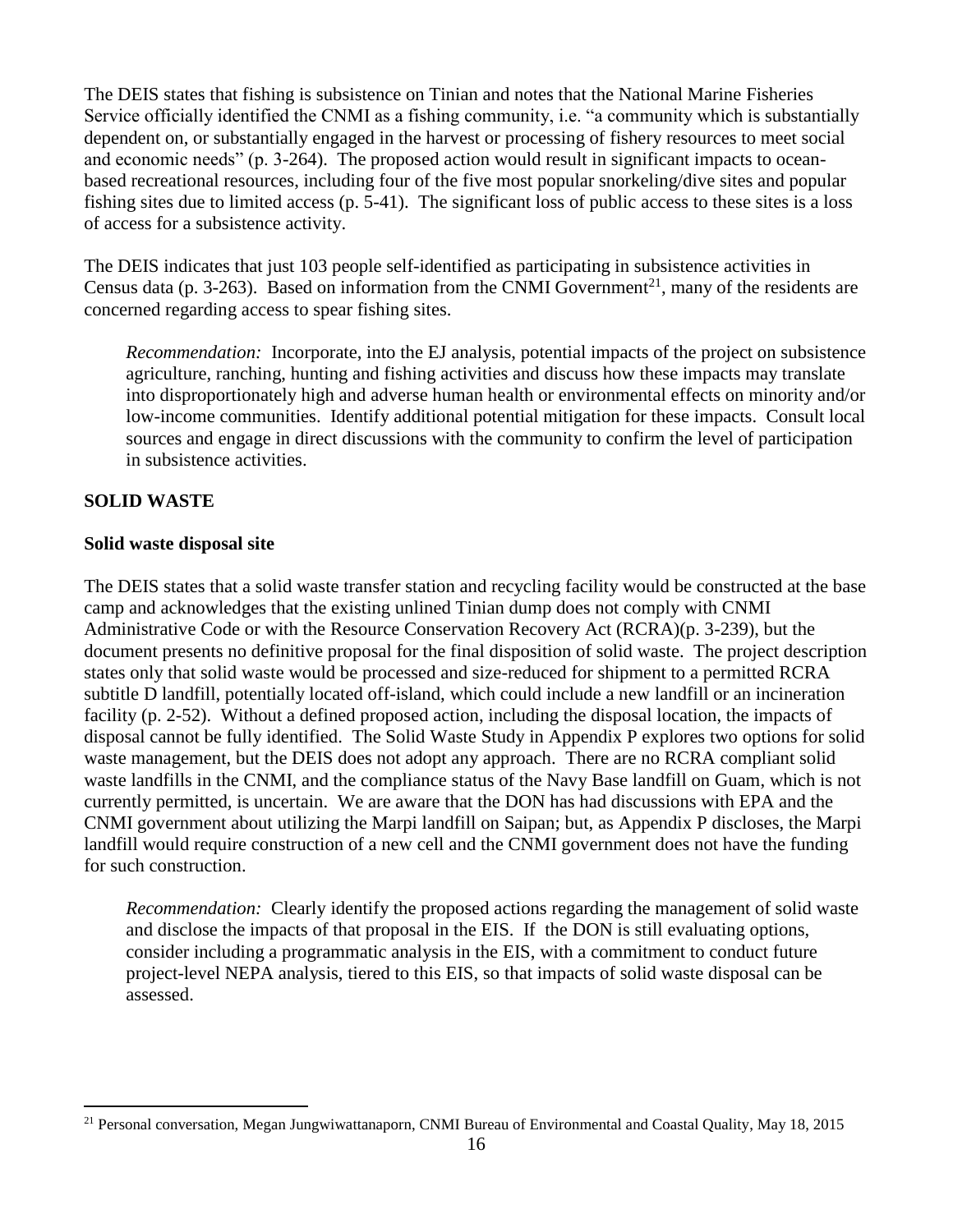#### **Green waste management**

Appendix D - Best Management Practices (BMPs) states that Executive Order 13514 *Federal Leadership in Environmental, Energy, and Economic Performance* (2009) would be implemented to address construction debris management and, during construction and operations, all green waste would be processed for reuse on island, e.g., as mulch and compost (p. D-18). We appreciate this commitment to 100% reuse of green waste. Appendix P - Solid Waste Study states that one way to divert the green waste would be to require the utilities and site improvements (U&SI) contractor(s) to set up, permit, and operate a composting operation in the designated laydown area and states that the contract specifications provided to the contractor(s) would include green waste diversion rates (App. P, p. 4-1). Based on the BMPs, we would expect the project specified green waste diversion rate would be 100%, but this is not explicitly identified in the project description. We are concerned that this goal may not be met, as Appendix P estimates that the contractor would need to process green waste at a rate of 17 tons per hour, working 8 hours per day, 5 days per week, for an estimated 18 month base camp construction period. For the waste generated from training range construction, the contractor would need to process green waste at a rate of 99 tons per hour, working 8 hours per day, 5 days per week for 18 months (App P, p. A-21).

*Recommendation:* Include the 100% green waste diversion rate in the project description. Discuss the practicability of processing such large volumes of green waste, whether it could occur in the time frame indicated, and whether the schedule could be modified, if necessary, to ensure all green waste is reused.

## **Hazardous Waste**

The DEIS states that existing public transportation routes, including shipping by commercial carrier, would be utilized for the conveyance of hazardous waste to the disposal facility site. We are not aware of hazardous waste haulers on Tinian, and the DEIS acknowledges that there are no existing commercial carrier transportation routes to Pagan. Guam does not have any permitted commercial or military hazardous waste disposal facilities. For temporary storage, it is our understanding that the DON would need to obtain written approval from the Guam EPA Administrator prior to transport to Guam. The DEIS provides no information regarding the final disposition of hazardous waste generated from the project nor does it discuss how compliance with U.S. Department of Transportation (DOT) and EPA regulations would be achieved. We note that, while the DEIS states that the operation of the Bulk Fuel Storage facility and off-load terminal would require an Oil Pollution Act of 1990 permit, there is no such permit. The Bulk Fuel Storage facility would require a Spill Prevention, Control and Countermeasures (SPCC) Plan, and the vessel off-loading terminal would require a marine transfer facility plan and approval from the U.S. Coast Guard.

*Recommendation:* Clarify how hazardous wastes would be managed, stored and disposed in accordance with the Resource Conservation and Recovery Act (RCRA) and how transportation of hazardous materials would meet the requirements of RCRA and the U.S. DOT, as appropriate.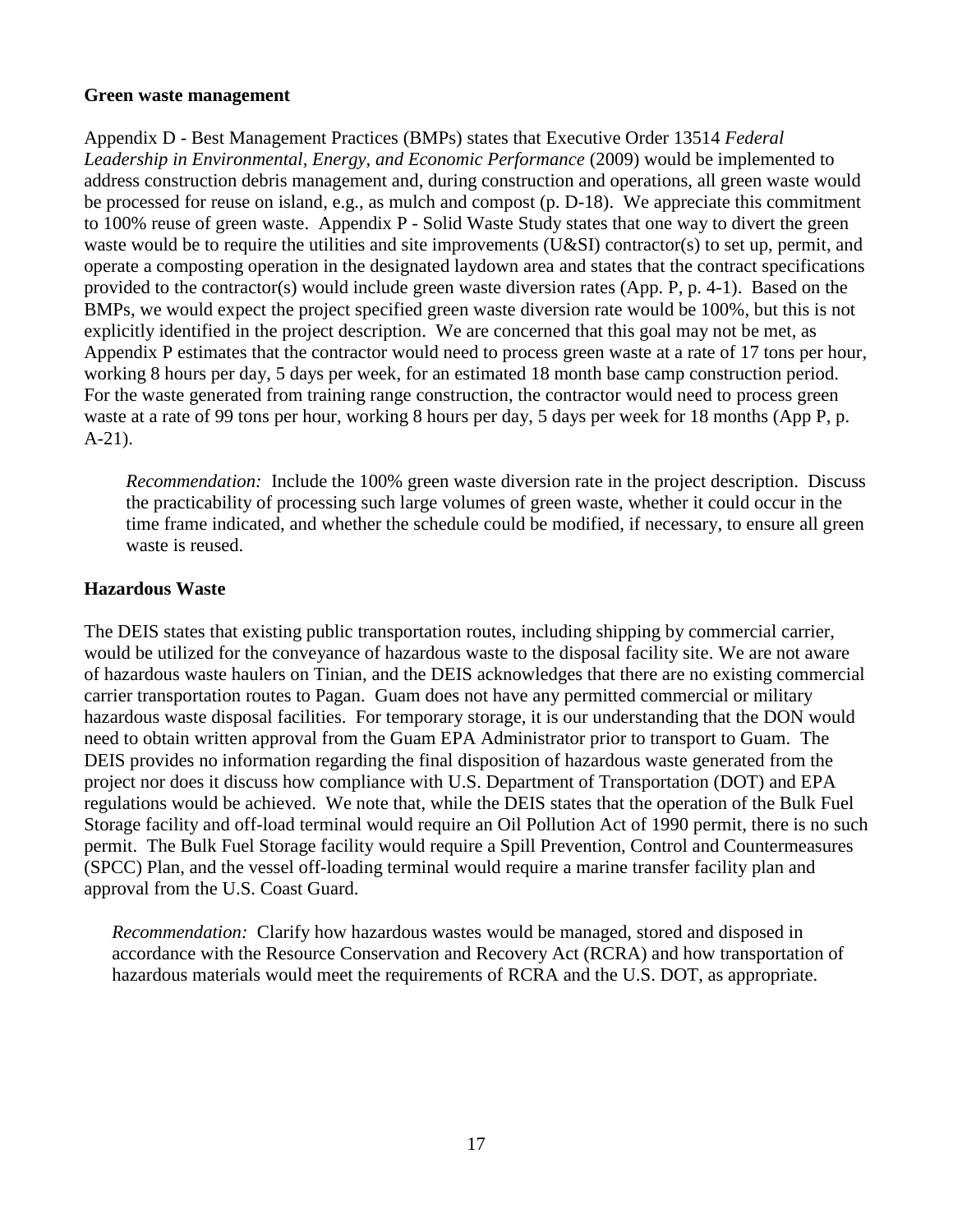## **TERRESTRIAL BIOLOGY**

#### **Mitigation for habitat loss**

The preferred Alternative 2 would remove 1,885 acres of forest and scrub habitats, including the Tinian Military Retention Land for Wildlife Conservation. This 936-acre conservation area was established in 1999 in an agreement between the CNMI Commonwealth Ports Authority, Federal Aviation Administration, and Department of the Navy for the protection of endangered or threatened wildlife as the result of an Endangered Species Act consultation for the expansion of the Tinian airport (p. E-6, p. 3-120). The terms of the mitigation agreement allow the military to use the area for low-impact, nonhabitat destructive training; however, the proposed action would destroy habitat in this area. The habitat impacted largely supports the same species that would be affected by the forest removal that would occur under the Guam and CNMI Military Relocation. That action would result in the loss of over 900 acres of forest habitat and remove another existing mitigation and conservation area set up in accordance with U.S. Fish and Wildlife Service Biological Opinion – in that case, to mitigate previous Air Force actions on Anderson Air Force Base. Because it appears that established mitigation agreements are not being maintained in perpetuity, we are concerned that future mitigation areas set up for the proposed project would be subject to disturbance for future actions unless appropriate protections and commitments are included.

The DEIS identifies mitigation measures that DON "may" implement, including forest enhancement and monitoring (p. 4-197). DON is also evaluating potential conservation areas for replacement of the Tinian Military Retention Land. Nevertheless, the DEIS acknowledges that, even with forest enhancements and other mitigations to be determined, the impacts to native wildlife would be significant due to vegetation removal for range construction (p. 4-201).

*Recommendation:* Include a more substantial mitigation proposal in the EIS, in consultation with FWS. Establish conservation areas on lands that would not be subject to future DOD development and include a mechanism to ensure conservation will occur in perpetuity, such as the transfer of conservation easements to a third party, etc.

#### **Impacts to Conservation Land Use**

According to the 1989 CNMI Public Land Use Plan, the Northern Islands, including Pagan, are designated as conservation areas (p. 3-93). The DEIS states that impacts would be less than significant to existing submerged land conservation uses, maintaining that, while proposed training would not be consistent with the existing conservation submerged land use, it would still be partially compatible given the limited time that training activities would occur (p. 4-169). EPA disagrees that this impact is less than significant, since the benefits of conservation status generally depend on consistent conservation. Additionally, the Navy must consider the extent to which the action threatens a violation of local requirements imposed for the protection of the environment when determining significance (40 CFR 1508.27 (b)(10).

*Recommendation:* Identify the impacts to submerged land conservation uses and the marine resources within the submerged conservation areas as significant.